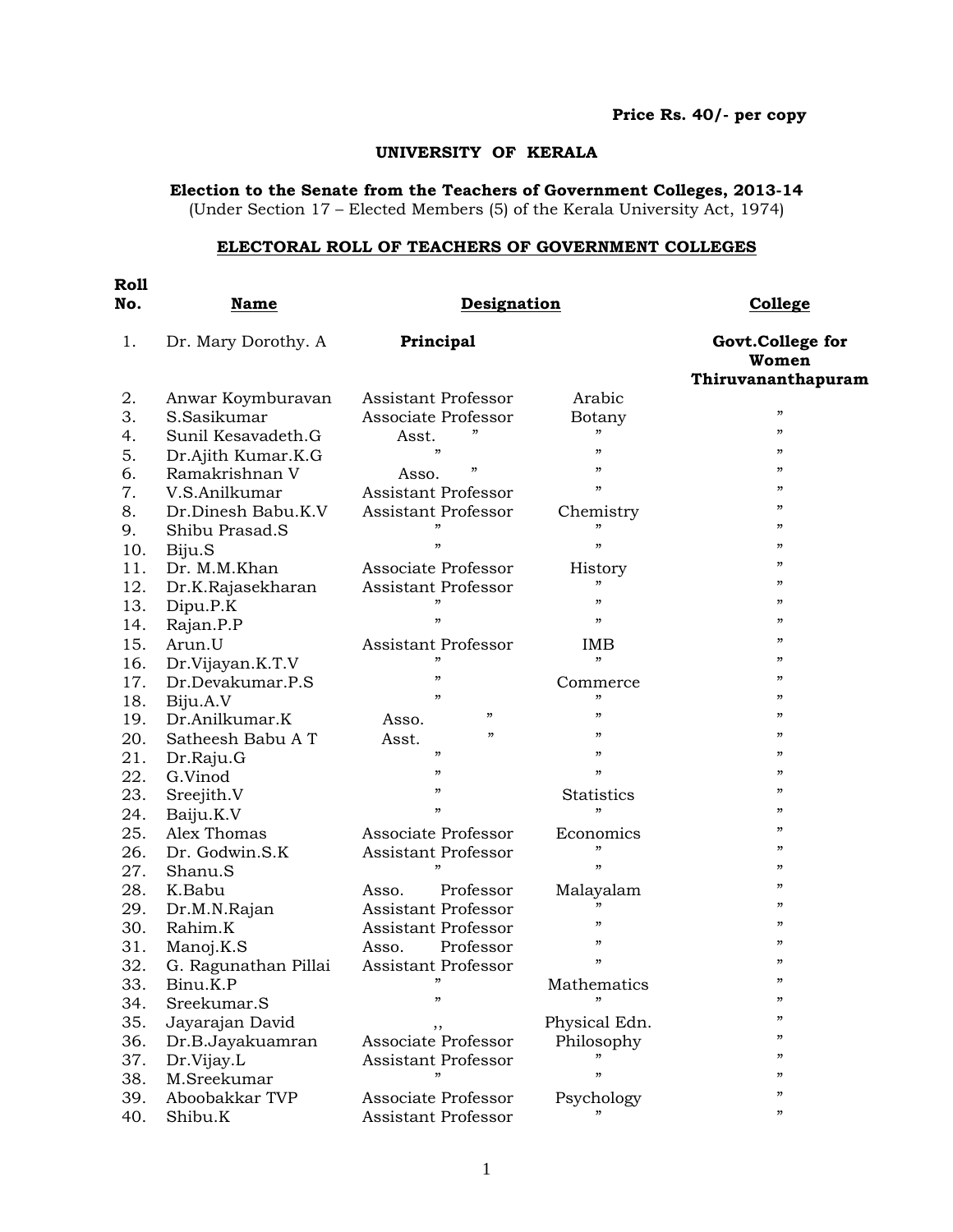| 41.        | Dr.Sankara Sarma              | Associate Professor        | Physics                    | $\boldsymbol{\mathcal{D}}$ |
|------------|-------------------------------|----------------------------|----------------------------|----------------------------|
| 42.        | V.Gopakumar                   |                            |                            | "                          |
| 43.        | Dr.Sagar.S                    | <b>Assistant Professor</b> |                            | "                          |
| 44.        | Prasad.P.N                    | Assistant Professor        | Sanskrit                   | "                          |
| 45.        | Pradeep Kumar.R               |                            | Zoology                    | "                          |
| 46.        | Santhosh.S.K                  | , ,                        |                            | "                          |
| 47.        | Praveen Kumar.P.P             | , ,                        | "                          | "                          |
| 48.        | Rana Bhuvan                   | , 2, 3                     | Music                      | "                          |
| 49.        | Dr.T.R.Jayakumari             | Associate Professor        | Botany                     | "                          |
| 50.        | Viji.V                        | Assistant Professor        | Botany                     | $\boldsymbol{\mathcal{D}}$ |
| 51.        | Dr.Bindumole.V.R              |                            | Botany                     | "                          |
| 52.        | Dr.Mary Dorothy.A             | Associate Professor        | Chemistry                  | "                          |
| 53.        | Deleted                       |                            |                            |                            |
| 54.        | Dr.V.Sasikala                 | "                          | "                          | $\boldsymbol{\mathcal{D}}$ |
| 55.        | Dr.Annie George               | $\boldsymbol{\mathcal{D}}$ | "                          | "                          |
| 56.        | Dr.Ushakumary.D               | $\boldsymbol{\mathcal{D}}$ | "                          | "                          |
| 57.        | Dr.Bessy Raj.B.N              | Assistant Professor        | "                          | "                          |
| 58.        | Maya Madhavan                 | Assistant Professor        | IMB                        | "                          |
| 59.        | Deepthi.K.S                   | <b>Assistant Professor</b> | "                          | $\boldsymbol{\mathcal{D}}$ |
| 60.        | Dr.Violet Rajam.R.V           | Associate Professor        | Commerce                   | "                          |
| 61.        | Dr.Nirmala Mabel.E.R          | "                          | , 2                        | "                          |
| 62.        |                               | "                          | Economics                  | "                          |
| 63.        | Dr.Beena Nayar                | Assistant Professor        | , 2                        | "                          |
| 64.        | Dr.V.Umajyothi<br>Dr.P.Anitha | Associate Professor        |                            | "                          |
|            | Damayanthy                    |                            | English                    |                            |
| 65.        | Pillai U.V.Lakshmi            | Assistant Professor        | Economics                  | "                          |
| 66.        | Sruthi                        | "                          |                            | , 2, 3                     |
|            | Ramamchandran                 |                            | English                    |                            |
|            |                               | $\pmb{\mathcal{D}}$        | "                          | "                          |
| 67.<br>68. | Neeta Sasidharan              |                            |                            |                            |
|            | Deleted                       | "                          | "                          | "                          |
| 69.        | Preetha Prabhasan             | "                          | "                          | "                          |
| 70.<br>71. | Deepa.L.C                     |                            |                            |                            |
| 72.        | Deleted<br>Deleted            |                            |                            | $\boldsymbol{\mathcal{D}}$ |
| 73.        |                               | "                          | "                          | "                          |
|            | Kavitha .B.K                  | "                          | "                          | $\boldsymbol{\mathcal{D}}$ |
| 74.        | T.Raji                        | , 2                        | $\boldsymbol{\mathcal{D}}$ | $\boldsymbol{\mathcal{D}}$ |
| 75.        | Shyama Sajeev                 | $\pmb{\mathcal{P}}$        |                            | $\boldsymbol{\mathcal{D}}$ |
| 76.        | Seenu Luckose                 |                            | French                     | "                          |
| 77.        | Dr.Radhika.R                  | Associate Professor        | Home Science               | "                          |
| 78.        | Dr.Susan J Mathew             |                            |                            | "                          |
| 79.        | Elizabeth Varghese            | <b>Assistant Professor</b> |                            | $\boldsymbol{\mathcal{D}}$ |
| 80.        | Mini joseph                   | <b>Assistant Professor</b> | "                          | $\boldsymbol{\mathcal{D}}$ |
| 81.        | Dr.Nisha Sheen                | "                          | "                          | $\boldsymbol{\mathcal{D}}$ |
| 82.        | Dr.Sithara Balan.V            | , 2                        | "                          | $\boldsymbol{\mathcal{D}}$ |
| 83.        | Meera.D.K                     | "                          | "                          | $\boldsymbol{\mathcal{D}}$ |
| 84.        | Jyothi.H                      |                            |                            | "                          |
| 85.        | Dr.P.Letha                    | Associate Professor        | Hindi<br>"                 | "                          |
| 86.        | Dr.S.Ramdulary                | "                          | "                          |                            |
| 87.        | R.I.Santhi                    | "                          | "                          | "<br>"                     |
| 88.        | Dr.Girijakumari.R             |                            | "                          | "                          |
| 89.        | Dr.Jyothy.N                   | Assistant Professor        | "                          | "                          |
| 90.        | Dr.Suma.S                     | Asso.                      |                            | $\boldsymbol{\mathcal{D}}$ |
| 91.        | Dr.Asha.G                     | <b>Assistant Professor</b> | "                          |                            |
| 92.        | Dr.Latha.D                    |                            | "                          | "                          |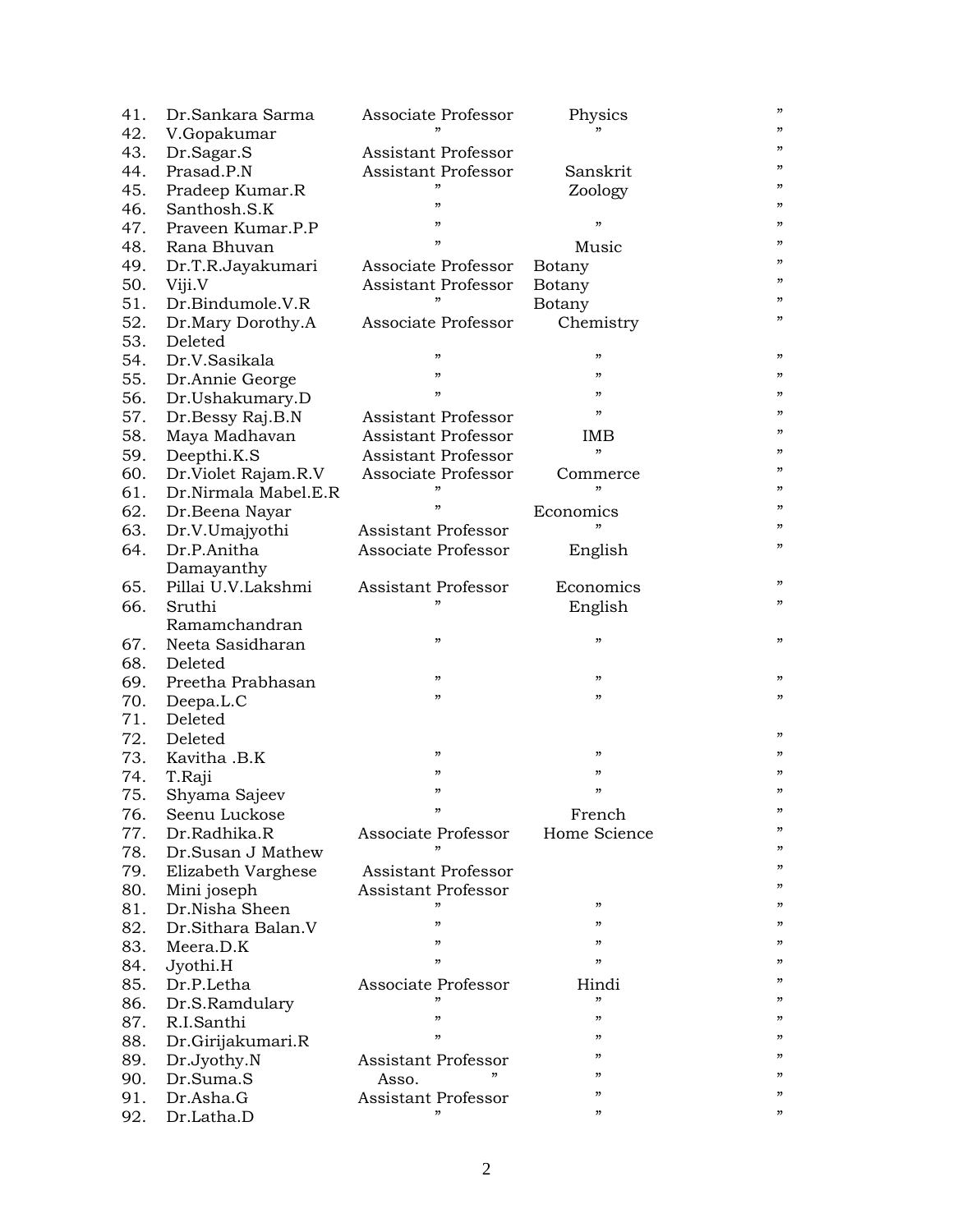| 93. | Dr.Predeepa Kumari                 | "                          | "             | "             |
|-----|------------------------------------|----------------------------|---------------|---------------|
| 94. | Dr.Sophia Rajan                    | "                          | "             | "             |
| 95. | Salini.C                           | "                          | "             | "             |
| 96. | Resmi.R.S                          | "                          | History       | "             |
| 97. | Bindu.S                            | "                          | "             | "             |
| 98. | Sandhya J Nair                     | "                          | , 2           | "             |
| 99. | Bindu.P.K                          | "                          | , 2           | "             |
|     | 100. Bindhu.S                      | "                          | , 2           | "             |
|     | 101. Dr.J.Sujatha                  | Associate Professor        | Malayalam     | "             |
|     | 102. Asharafanisa.M                |                            |               | "             |
|     | 103. Dr.Sreekala.R.B               | Assistant Professor        | "             | "             |
|     | 104. A.July                        |                            | "             | "             |
|     | 105. Dr.Anuradha.V.K               | Associate Professor        | Music         | "             |
|     | 106. Dr.Sobha B.Nair               | <b>Assistant Professor</b> | "             | "             |
|     |                                    |                            | "             | "             |
|     | 107. K.R.Shyama                    | "                          | , 2           | "             |
|     | 108. Raji.T.S                      | "                          | "             | "             |
|     | 109. Vineetha.P                    |                            |               | "             |
|     | 110. Molly George                  | Associate Professor<br>"   | maths<br>"    | "             |
|     | 111. Sherly Valanthara             | "                          | "             | "             |
|     | 112. Anila.J.S                     |                            |               |               |
|     | 113. Sumitha.E                     | Associate Professor        | Philosophy    | , 2           |
|     | 114. Dr.Lekshmi.R                  | Assistant Professor        |               | , 2           |
|     | 115. C.V.Sandhya                   |                            | "             | , 2           |
|     | 116. Ambili.S                      | "                          | "             | "             |
|     | 117. Nazneen.A                     | "                          | "             | "             |
|     | 118. Grace Alice.J                 | Associate Professor        | Psychology    | "             |
|     | 119. Kala Rani.K.S                 | <b>Assistant Professor</b> |               | "             |
|     | 120. Dr.Sonia George               | "                          | , 2           | "             |
|     | 121. Binitha G.J                   | "                          | Physical Edn. | "             |
|     | 122. Chandini Sam.S.P              | Associate Professor        | Physics       | "             |
|     | 123. Neena Sugathan                | Assistant Professor        | , 2           | "             |
|     | 124. Carol Vincent                 |                            | "             | "             |
|     | 125. Dr.Deepthi .N.                |                            |               |               |
|     | Rajendran                          |                            |               |               |
|     | 126. Deepthi S.Nair                | "                          | , 2           | "             |
|     | 127. S.Padmakumari.                | "                          | Sanskrit      | "             |
|     | 128. S.V. Annapoorna Devi          | "                          | "             | "             |
|     | 129. Veena.T.G                     | "                          | Statistics    | "             |
|     | 130. Dr.Sugatha.K                  | Reader                     | Tamil         | "             |
|     | 131. Deleted                       |                            |               | "             |
|     | 132. Anisha.G.S                    | <b>Assistant Professor</b> | Zoology"      | "             |
|     | 133. Nandini.N.J                   | On maternity leave         |               | "             |
|     | 134. Jayachithra.S.K               | <b>Assistant Professor</b> | "             | "             |
|     | 135. Shameem.A                     |                            | "             | "             |
|     | 136. Prof. Prema.K                 | Principal                  |               | Govt.College, |
|     |                                    |                            |               | Nedumangad    |
|     | 137. Dr. Gladston Raj. S           |                            | Computer      |               |
|     |                                    |                            | Science       |               |
|     |                                    | "                          |               | "             |
|     | 138. Dr.Anzer.R.N<br>139. Nazeem.A | "                          | Commerce      | "             |
|     |                                    | "                          | "             | "             |
|     | 140. Indurajan.R                   | "                          | "             | "             |
|     | 141. Rejani.R.Nair                 | "                          | "             | "             |
|     | 142. Manikantan.G                  | "                          | "             | "             |
|     | 143. Sarun.S.G                     |                            |               |               |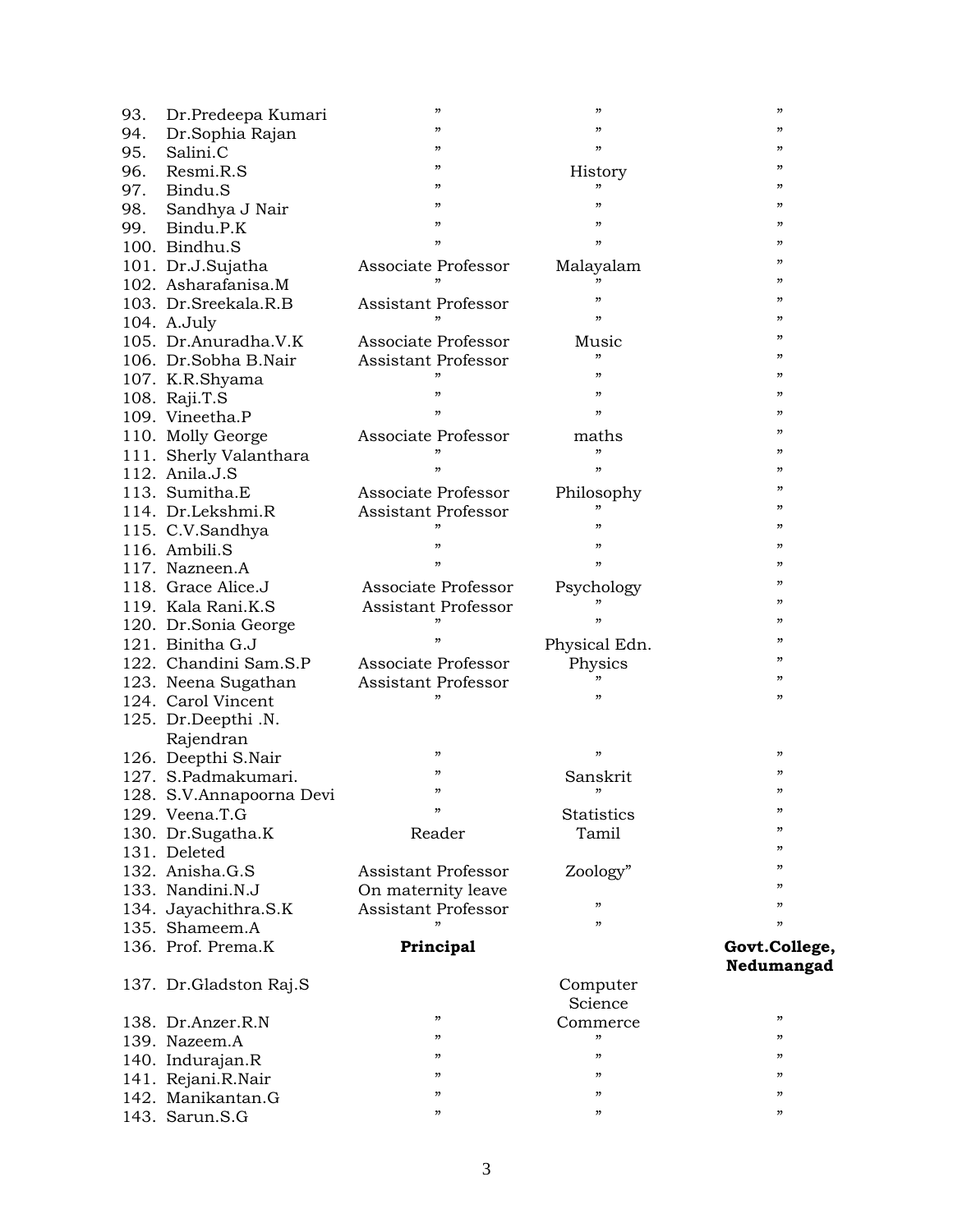| 144. Sibi Natuvilakkandy | "                               | Economics                  | "                            |
|--------------------------|---------------------------------|----------------------------|------------------------------|
| 145. Rony Thomas Rajan   | "                               |                            | "                            |
| 146. Sheela.M.C          | "                               | , 2                        | $\boldsymbol{\mathcal{D}}$   |
| 147. Suraj.G             | "                               | History                    | $\boldsymbol{\mathcal{D}}$   |
| 148. Swapnakumar.K       | "                               | "                          | $\boldsymbol{\mathcal{D}}$   |
| 149. Dr.Sunil Kumar.R    | "                               | , ,                        | "                            |
| 150. Bijikumary.P        | "                               | , 2                        | "                            |
| 151. Dr.Venumohan.S      | "                               | , 2                        | "                            |
| 152. Jayanthi.C          | "                               | , 2                        | "                            |
| 153. Dr.Sushama.S        | "                               | Hindi                      | "                            |
| 154. Dr.M.A.Lal          | "                               | <b>Political Science</b>   | "                            |
| 155. Asokan.L            | "                               | Malyalam                   | "                            |
| 156. Dr.Alex.L           | "                               |                            | "                            |
| 157. Dr.Binoj.J          | "                               | Physics                    | $\pmb{\mathcal{D}}$          |
|                          | "                               |                            | $\pmb{\mathcal{D}}$          |
| 158. Vinu Rajesh.G       | $\pmb{\mathcal{D}}$             | English                    | $\boldsymbol{\mathcal{D}}$   |
| 159. Dr.Manju.R          |                                 |                            |                              |
| 160. Dr. Sreekala Rani.S | Principal                       |                            | Govt.College,<br>Kariavattam |
|                          | , 2                             |                            |                              |
| 161. Moideenkutty        |                                 | Arabic                     |                              |
| Kanniyath                |                                 |                            | "                            |
| 162. Sini.H              | HOD&Asst.                       | Biochemistry               |                              |
|                          | Professor                       | $\boldsymbol{\mathcal{P}}$ | "                            |
| 163. Dhanya.C.R          | <b>Assistant Professor</b><br>, |                            |                              |
| 164. Dr.Boban.P.T        |                                 | $"$                        | "                            |
| 165. Jairani.P.S         | , 2                             | $"$                        | "                            |
| 166. Soumya Rani.V.S     | $\pmb{\mathcal{D}}$             | $"$                        | "                            |
| 167. Dr.Sudha Bai.R      | HOD&Asst.<br>Professor          | Botany                     | "                            |
| 168. Dr.Laija S.Nair     | <b>Assistant Professor</b>      | $\boldsymbol{\mathcal{P}}$ | "                            |
| 169. Dr.Santhosh.S       | HOD&Asst.                       | Chemistry                  | "                            |
|                          | Professor                       |                            |                              |
| 170. Dr.Kshama V.Das     | Assistant Professor             | "                          | "                            |
| 171. Tusha Sagar         |                                 | $\boldsymbol{\mathcal{D}}$ | $\boldsymbol{\mathcal{D}}$   |
| 172. Paulcy Rani.P.R     | "                               | "                          | $\boldsymbol{\mathcal{D}}$   |
| 173. Asha.A              | "                               | "                          | "                            |
| 174. Shyni Raphael M     | "                               | "                          | "                            |
| 175. Sajithra C.V        | "                               | "                          | "                            |
| 176. Tina Elizabeth      | HOD&Asst.                       | Computer                   | "                            |
| Mathew                   | Professor                       | Science                    |                              |
| 177. Kumaresan.K         | <b>Assistant Professor</b>      | "                          | "                            |
| 178. Vidhya.N.P          |                                 | "                          | "                            |
| 179. Priya.R             | "                               | $\boldsymbol{\mathcal{P}}$ | "                            |
| 180. Saritha.G           | HOD&Asst.                       | English                    | "                            |
|                          | Professor                       |                            |                              |
| 181. Rajalekshmi.K.L     | <b>Assistant Professor</b>      | $\boldsymbol{\mathcal{P}}$ | $\boldsymbol{\mathcal{D}}$   |
| 182. Anilkumar.J         | HOD&Asst.                       | Geography                  | "                            |
|                          | Professor                       |                            |                              |
| 183. V.Govindankutty     | Assistant Professor             | $\boldsymbol{\mathcal{P}}$ | "                            |
| 184. Dr.Sabeen.H.M       |                                 | Geology                    | "                            |
| 185. Dr.B.Sreekumar      | "                               | Malayalam                  | "                            |
| 186. Harita Vijay        | HOD&Asst.                       | Mathematics                | "                            |
|                          | Professor                       |                            |                              |
| 187. Baiju.S             | <b>Assistant Professor</b>      | $\boldsymbol{\mathcal{P}}$ | $\pmb{\mathcal{P}}$          |
| 188. Dr.V.Raju           | Associate Professor             | Physical Edn.              | $\boldsymbol{\mathcal{D}}$   |
|                          |                                 |                            |                              |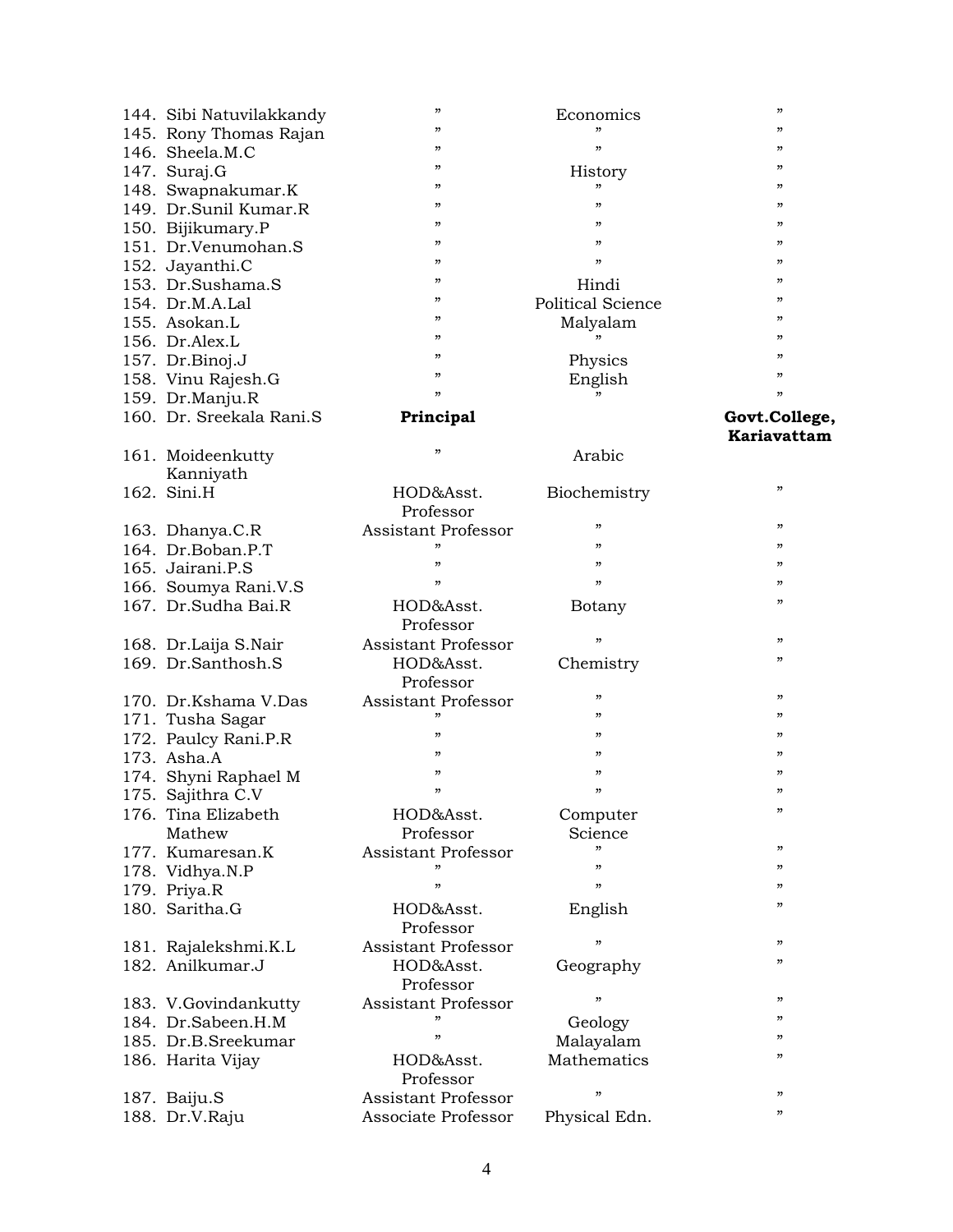| 189. A.S. Jaya          | HOD&Asst.           | Physics           | , 2, 3              |
|-------------------------|---------------------|-------------------|---------------------|
|                         | Professor           |                   |                     |
| 190. Dr.B.Unnikrishnan  | Associate Professor | , 2, 3            | , 22                |
| Nair                    |                     |                   |                     |
| 191. Sreela.S           | Associate Professor | , 2               | , 2                 |
| 192. Sunitha.S          | HOD&Asst.           | Sanskrit          | , 22                |
|                         | Professor           |                   |                     |
| 193. Dr.N.K.Sajeevkumar | HOD&Asst.           | <b>Statistics</b> | , 2                 |
|                         | Professor           |                   |                     |
| 194. S.Fyzee            | "                   | Zoology           | "                   |
| 195. Eapen Jacob        | Assistant Professor | "                 | , 22                |
| 196. Jayaram.V.S        | , 22                | , 2, 3            | , 22                |
| 197. Dr.Sherlin         | , 2                 | Hindi             | "                   |
| 198. V.S Geetha kumari  | Principal           |                   | Government College, |

**Ambalapuzha** 

| 199. Dr. Sheela. K.L   | Associate Professor        | <b>Statistics</b> |                   |
|------------------------|----------------------------|-------------------|-------------------|
| 200. C.K. Asokan       | "                          | Mathematics       | , 2               |
| 201. R. Sethu Revi     | "                          | Commerce          | "                 |
| 202. Jithendran S.     | Assistant Professor        | "                 | "                 |
| 203. Dr. Mothi George  | "                          | Economics         | "                 |
| 204. Ajai Kumar        | , 2                        | ,,                | "                 |
| 205. M.H. Remeskumar   | "                          | History           | "                 |
| 206. Manju. G          | "                          | Computer          | "                 |
|                        |                            | Science           |                   |
| 207. Bindhu, A.M.      | "                          | Malayalam         | "                 |
| 208. R. Letha          | "                          | Politics          | "                 |
| 209. Syamkishore. K.S. | "                          | Physics           | "                 |
| 210. Antony. C.F       | "                          | English           | "                 |
| 211. Dr. Jayakrishnan  | "                          | Hindi             | "                 |
| 212. Dr. Vinu Bhaskar  | $\boldsymbol{\mathcal{D}}$ | Phy. Education    | , 2               |
| 213. Dr. A. Prasanna   | Principal                  |                   | Govt. Law Collwge |

# **Thiruvananyhapuram**

| 214. K. R Reghunathan     | Asso.Prof           | Law       |                          |
|---------------------------|---------------------|-----------|--------------------------|
| 215. R. Bijukumar         | Associate Professor | , ,       | ,,                       |
| 216. Rani George          | ,,                  | , ,       | , ,                      |
| 217. Mariamma Sebastian   | , ,                 | $, \,$    | ,,                       |
| 218. Dr. P.C John         | , ,                 | , ,       | , ,                      |
| 219. Manoj Krishna        | Asst. Prof.         | $\cdot$   | , ,                      |
| 220. Dr. N Krishna Kumar  | , ,                 | ,,        | , ,                      |
| 221. K. Hareendran        | , ,                 | ,,        | , ,                      |
| 222. Meenakumari          | , ,                 | ,,        | $\overline{\phantom{a}}$ |
| 223. M. Hameema           | , ,                 | ,,        | , ,                      |
| 224. N.L Sajikumar        | , ,                 | ,,        | ,,                       |
| 225. V. K Sanju           | , ,                 | ,,        | , ,                      |
| $226.$ Bindu G.K          | $\cdot$             | ,,        | , ,                      |
| 227. V.R Money Veena      | , ,                 | , ,       | , ,                      |
| 228. Thaji G.M            | ,,                  | ,,        | ,,                       |
| 229. G. Krishnakumar      | , ,                 | , ,       | , ,                      |
| 230. Dr. Bindu S          | , ,                 | , ,       | , ,                      |
| 231. Dr. P.G Balachandran | , ,                 | Politics  | , ,                      |
| Pillai                    |                     |           |                          |
| 232. V.P Midhun           | $, \,$              | Economics | , ,                      |
| 233. Mary Xavier          | Principal           |           | Govt. College of         |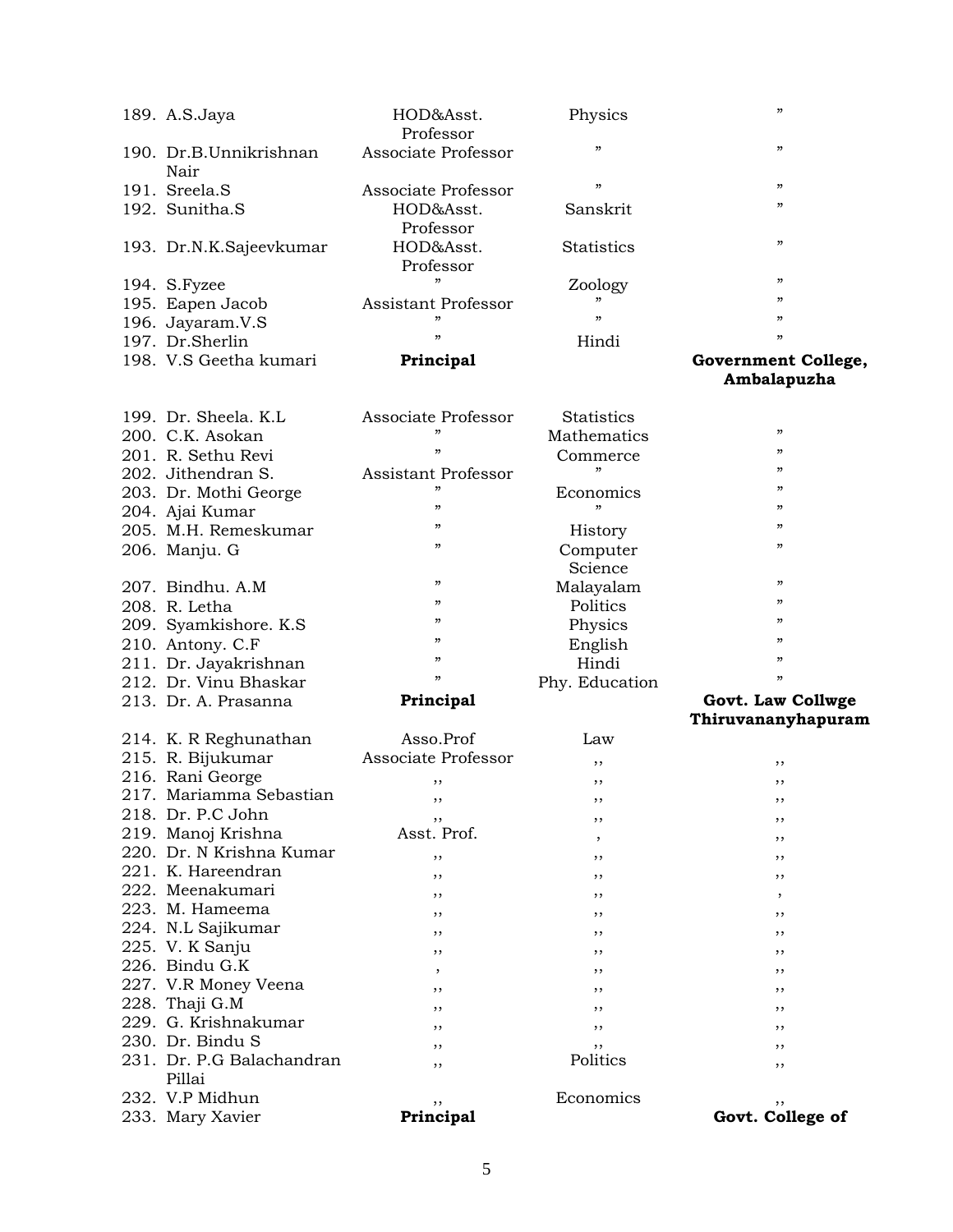### **Teacher Education, Tvpm**

| 234. Dr. G.R. Santhosh                 | ٠,              | M.Ed.             |                             |
|----------------------------------------|-----------------|-------------------|-----------------------------|
| Kumar                                  |                 |                   |                             |
| 235. Mohammed Sheefek K                | Asst. Prof.     | Physical          | ,,                          |
|                                        |                 | education         |                             |
| 236. Dr. T.V Kunhiraman                | ,,              | M.Ed.             | ,,                          |
| 237. Dr. T.k Jayasree                  | ,,              | ,,                | ,,                          |
| 238. Dr. Rajeswari K                   | ,,              | Physical Sc.      | ,,                          |
| 239. Anju. L                           | Asst. prof.     | Physical Sc.      |                             |
| 240. Dr. A.V Sujith                    | ,,              | Geography         | ,,                          |
| 241. Dr. C Praveen                     | ,,              | English           | ,,                          |
| 242. V.K Sobha                         | $\, ,$          | Education         | ,,                          |
|                                        |                 | Technology        |                             |
| 243. R. Suresh Kuamr                   | ,,              | Social Science    | ,,                          |
| 244. Venugopal                         | ,,              | Mathematics       | ,,                          |
| 245. Joly. S                           | ,,              | Malayalam         | ,,                          |
| 246. Shiba T.C                         | ,,              | Sanskrit          | ,,                          |
| 247. Issac Paul                        | ,,              | Commerce          | ,,                          |
| 248. Rajasree                          | ,,              | Natural Sc.       | ,,                          |
| 249. Rahul V.R                         | ,,              | Education         | ,,                          |
|                                        |                 | Psychology        |                             |
| 250. Jayakrishana K                    | ,,              | Hindi             | ,,                          |
| 251. Dr. R Sathikumar                  | Principal       |                   | Govt. Engineering           |
|                                        |                 |                   | <b>College Barton Hill,</b> |
|                                        |                 |                   | Thiruvananthapuram          |
| 252. Jayaprakash. P                    | Professor       | Electrical        |                             |
|                                        |                 | Engineering       |                             |
| 253. Savier J.S                        | Asso. Prof.     | ,,                | ,,                          |
| 254. S. Sheela                         | ,,              | ,,                | ,,                          |
| 255. Sreekumar. K.L                    | ,,              | ,,                | ,,                          |
| 256. H. Ansarudeen                     | Asst. Prof.     | ,,                | ,,                          |
| 257. Arlene Davidson.R                 | ,,              | ,,                | ,,                          |
| 258. Lekshmi. A                        | ,,              | ,,                | ,,                          |
| 259. Jaijith. M.B                      | ,,              | ,,                | ,,                          |
| 260. Priyaja. K. V                     | ,,              | ,,                | ,,                          |
| 261. Vinod. V                          | Asst. Prof.     | ,,                |                             |
| 262. Shaini. A.P                       | ,,              | ,,                | ,,                          |
| 263. Monish. M                         | ,,              | ,,                | ,,                          |
| 264. N. Vijayakumar                    | Professor       | Electronics &     | ,,                          |
|                                        |                 | Communiction      |                             |
| 265. A. Dorothy                        | Asso. Prof.     | ,,                | ,,                          |
| 266. Christy James Jose                | ,,              | ,,                | ,,                          |
| 267. K.M Nadheera                      | Asst. Prof.     | ,,                | ,,                          |
| 268. Biju. K.S                         | ,,              | ,,                | ,,                          |
| 269. T. Lakshmi                        | ,,              | ,,                | ,,                          |
| 270. Nelsa Abraham                     | ,,              | ,,                | ,,                          |
| 271. Anu Mohammed                      | ,,              | ,,                | ,,                          |
| 272. Beeena. S                         | ,,              | ,,                | ,,                          |
| 273. Sindu. N                          | ,,              | ,,                | ,,                          |
|                                        |                 |                   |                             |
| 274. Sumi George                       | ,,              | ,,                | ,,                          |
| 275. Biji Jacob                        | ,,              | ,,                | ,,                          |
| 276. Ambily. N<br>277. Satheebhai. P.R | ,,<br>Professor | ,,<br>Information | ,,                          |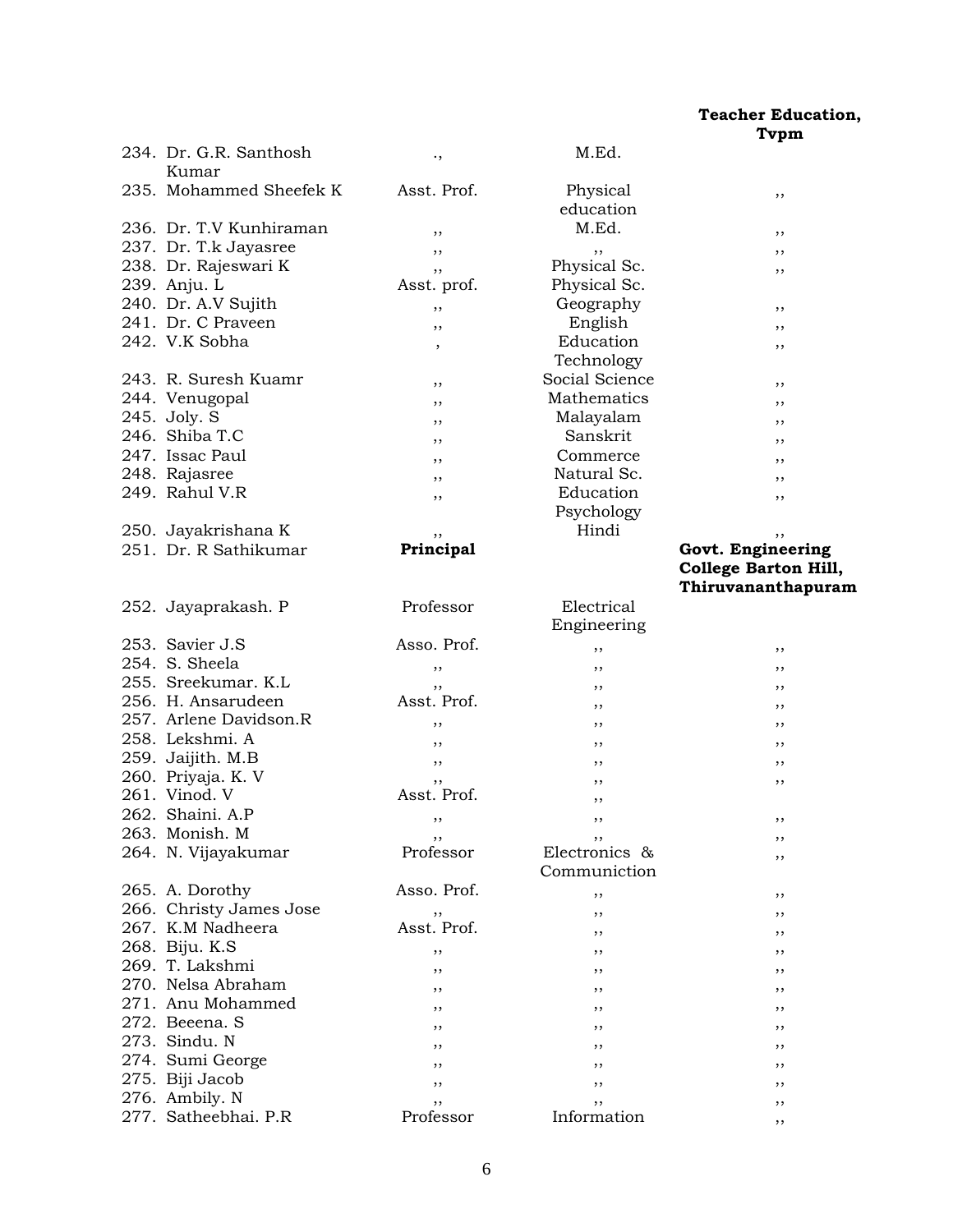|                                       |                   | Technology       |                    |
|---------------------------------------|-------------------|------------------|--------------------|
| 278. Balu John                        | Asso. Prof.       | ,,               | ,,                 |
| 279. Anjana. K. R                     | ,,                | ,,               | ,,                 |
| 280. Manju. R                         | Asst. Prof.       | ,,               | ,,                 |
| 281. Anoop. S.K.M                     | ,,                | ,,               | ,,                 |
| 282. Rendhir R Prasad                 | ,,                | ,,               | ,,                 |
| 283. Sangeetha. U                     | ,,                | ,,               | ,,                 |
| 284. Haripriya. A.P                   | , ,               | ,,               | ,,                 |
| 285. Simi Krishna                     | ,,                | ,,               | ,,                 |
| 286. Divya Prasad. K.H                | ,,                | ,,               | ,,                 |
| 287. Deepthi Sasidharan               | ,,                | ,,               | ,,                 |
| 288. Josna. V.R                       | ,,                | ,,               | ,,                 |
| 289. Bindu Vinod                      | ,,                | ,,               | ,,                 |
| 290. G. Ramachandran                  | Professor         | Mechanical       | ,,                 |
|                                       |                   | Enginering       |                    |
| 291. Suneesh. S.S.                    | Asso. Prof        | ,,               | ,,                 |
| 292. Lijo. V                          | ,,                | , ,              | ,,                 |
| 293. K. Bindukumar<br>294. Remesh. S  | ,,                | ,,               | ,,                 |
|                                       | Asst. Prof.       | ,,               | ,,                 |
| 295. Rajesh. N.R                      | ,,                | ,,               | ,,                 |
| 296. Harish. T.V                      | ,,                | ,,               | ,,                 |
| 297. Satheesh Kumar. S                | ,,                | ,,               | ,,                 |
| 298. Gopakumar. S<br>299. Mathew John | ,,                | ,,               | ,,                 |
| 300. Santhosh Kumar.S.V               | ,,                | ,,               | ,,                 |
| 301. Anitha. S. Nair                  | ,,<br>Asst. Prof. | ,,<br>Mechanical | ,,                 |
|                                       |                   | Enginering       |                    |
| 302. Ganesh. J                        |                   |                  |                    |
| 303. George Joseph. P                 | ,,                | ,,               | ,,                 |
| 304. C.A. Lekahmi Devi                | ,,                | ,,<br>Civil      | ,,                 |
|                                       | ,,                | Engineering      | ,,                 |
| 305. Suja. R                          |                   |                  |                    |
| 306. Girija. K                        | ,,<br>, ,         | ,,<br>,,         | ,,<br>,,           |
| 307. Sheela. Alex                     | ,,                | ,,               | ,,                 |
| 308. Lini. R. Chandran                | ,,                | ,,               | ,,                 |
| 309. Thulaseedharan. V                | ,,                | ,,               | ,,                 |
| 310. M.K Usha                         | Lecturer          | Mathematics      | ,,                 |
| 311. Sheeba. G                        | Asst. Prof.       | ,,               | ,,                 |
| 312. Shine Lal. E                     | ,,                | ,,               | ,,                 |
| 313. Indu. R.S                        | ,,                | ,,               | ,,                 |
| 314. Deepa Devi .V                    | ,,                | ,,               | ,,                 |
| 315. Shibi. K. S                      | ,,                | Physics          | ,,                 |
| 316. Ajith Dain Thomas                | ,,                | Chemistry        | ,,                 |
| 317. Shabu. S.J                       | ,,                | Physical Ed.     | ,,                 |
| 318. Dr. G Kishore                    | Principal         |                  | L.N.C.P.E          |
|                                       |                   |                  | <b>Kariavattom</b> |
| 319. Dr. T.V.K Reddy                  | Associate Prof.   | Physical Ed.     |                    |
| 320. Dr. Usha Sujith Nair             | ,,                | ,,               | ,,                 |
| 321. Dr. George Mathews               | Asst. Prof.       | ,,               | ,,                 |
| 322. Dr. Joselet Charles              | ,,                | ,,               | ,,                 |
| 323. Dr. Shailaja Mohan               | ,,                | ,,               | ,,                 |
| 324. Dr. Pradip Dutta                 | ,,                | ,,               | ,,                 |
| 325. Dr. Sadanandan.C.S               | ,,                | ,,               | ,,                 |
| 326. Sawant. M.N                      |                   |                  |                    |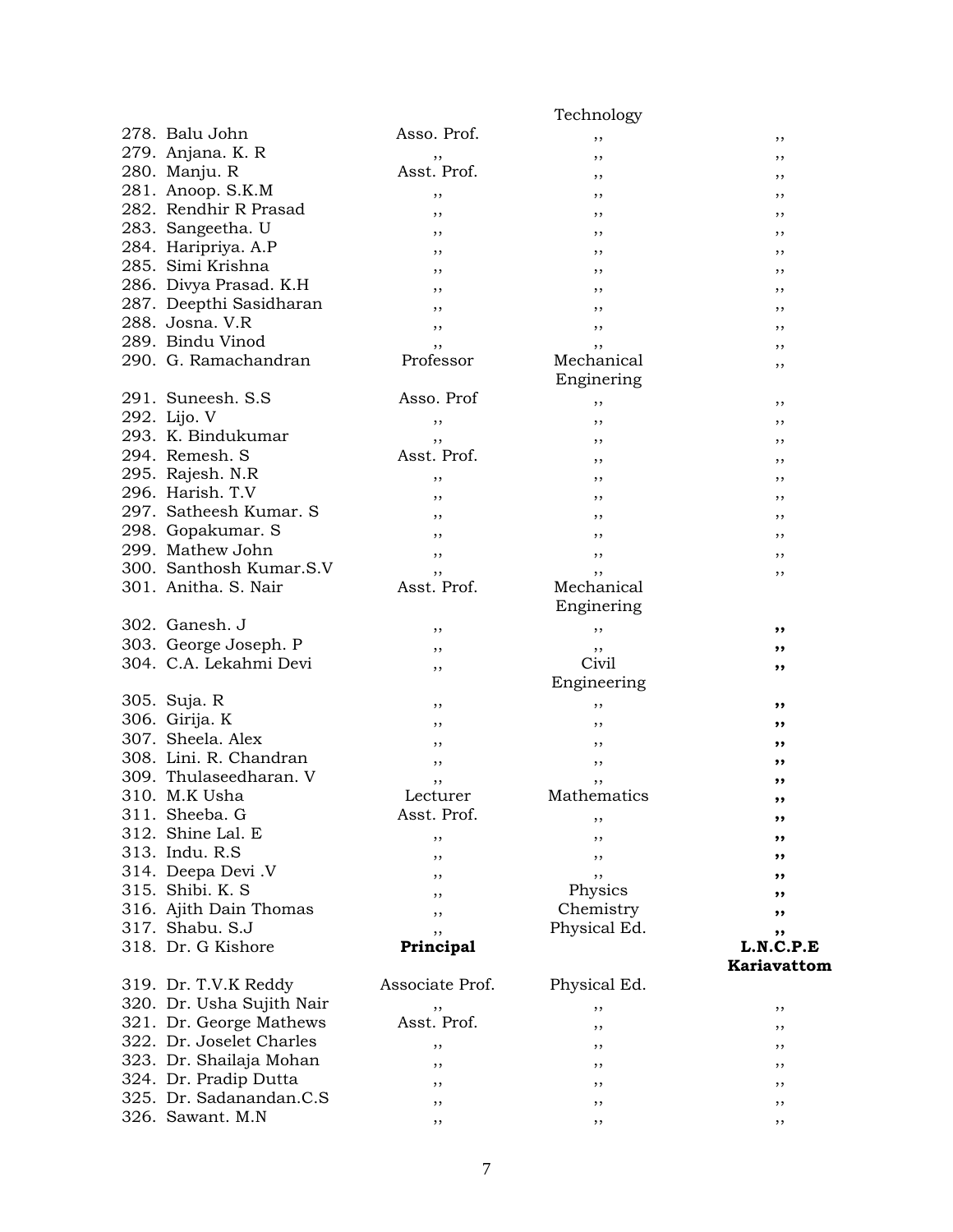| 327. Jaindhan. J          | ,,                | ,,                | ,,                                             |
|---------------------------|-------------------|-------------------|------------------------------------------------|
| 328. Lamlun Buhril        | , ,               | ,,                | ,,                                             |
| 329. Lovely Debora Cruz   | Asst. Prof.       | Physical Ed.      |                                                |
| 330. P. S. Vanajam        | Principal         |                   | Sri Swathi Thirunal<br><b>College of Music</b> |
| 331. M.N Savithri         | Professor         | Vocal             | ,,                                             |
| 332. K.S. Sreekumar       |                   | ,,                | ,,                                             |
| 333. K. Roshini Nair      | Asst. Prof.       | ,,                | ,,                                             |
| 334. Lethika Kumari. N    | ,,                | , ,               | ,,                                             |
| 335. C. Dharmajan         | ,,                | , ,               | , ,                                            |
| 336. K.P. Vanaja          | ,,                | ,,                | ,,                                             |
| 337. Dr. C.H. Bijulal     | Lecturer          | , ,               | ,,                                             |
| 338. Dr. K.S Jaya         | Professor         | Veena             | ,,                                             |
| 339. Sheelavathy          | Asst. Prof.       |                   |                                                |
| 340. K. Latha             | Lecturer          | $\, ,$            | ,,                                             |
| 341. V. Soundara Rajan    |                   | ,,                | ,,                                             |
| 342. R. Lakshmi           | ,,                | ,,                | ,,                                             |
| 343. Jessy George         | ,,                | ,,                | ,,                                             |
| 344. R. Harikrishnan      | ,,<br>Asst. Prof. | ,,<br>Violin      | ,,                                             |
| 345. Swaminadhan          |                   |                   | ,,                                             |
| 346. P.L Sujeer           | ,,<br>Lecturer    | ,,                | ,,                                             |
| 347. Jobi Mathew          |                   | ,,                | ,,                                             |
| 348. V.K Haridas          | ,,                | ,,                | ,,                                             |
| 349. S. Dinesh            | ,,<br>Professor   |                   | ,,                                             |
| 350. P.M Satheesan        | Asst. Prof.       | Mridangam         | ,,                                             |
|                           |                   | ,,                | ,,                                             |
| 351. V.R. Veena           | ,,                | ,,                | ,,                                             |
| 352. Rajeshnath           | Lecturer          | ,,                | ,,                                             |
| 353. Susil Kumar          | ,,                | ,,                | ,,                                             |
| 354. P.H. Rajeswari       | ,,                | ,,                | ,,                                             |
| 355. Sanal Kumar. V       | ,,                | ,,                | ,,                                             |
| 356. Sivanandan Nair. K   | ,,                | Dance             | ,,                                             |
| 357. R. Joy               | ,,                | ,,                | ,,                                             |
| 358. T. Rema              | ,,                | Bhagavathar       | ,,                                             |
| 359. Dr. Elizabeth John   | Asst. Prof.       | English           | ,,                                             |
| 360. Sunil. V.T           | Asso. Prof.       | Music             | ,,                                             |
| 361. Benzidhar. V         | Asso. Prof        | Mathematics       | B.J.M Govt.<br>College, Chavara                |
| 362. Ajithakumari.K       | ,,                | ,,                | ,,                                             |
| 363. Anitha. P            | Asst. Prof.       | ,,                | ,,                                             |
| 364. Dr. Vishnu           | ,,                | ,,                | ,,                                             |
| Namboothiri. K            |                   |                   |                                                |
| 365. Rajesh Kumar.R       | ,,                | ,,                | ,,                                             |
| 366. Dr. Krishna Kumar. G | ,,                | ,,                | ,,                                             |
| 367. Sreekumar.V          |                   | <b>Statistics</b> |                                                |
| 368. Santhosh Kumar. S    |                   | Physics           |                                                |
| 369. Dr. Najitha. S       | ,,                |                   | ,,                                             |
| 370. G. Suvarnakumar      | ,,<br>Asso. Prof. | ,,<br>Zoology     | ,,                                             |
| 371. Mathews Plamoottil   |                   |                   | ,,                                             |
| 372. Dr. Mano Mohan       | ,,<br>Asst. Prof. | ,,                | ,,                                             |
| Antony                    |                   | ,,                | ,,                                             |
| 373. Rathiammal           | Asso. Prof.       | Botany            |                                                |
| 374. Ajayan. K            |                   | Chemistry         | ,,                                             |
| 375. Dr. Vijayamma. S     | ,,                | Hindi             | ,,                                             |
| 376. Dr. A. Mariam        | ,,<br>Asst. Prof. | Malayalam         | ,,                                             |
|                           |                   |                   |                                                |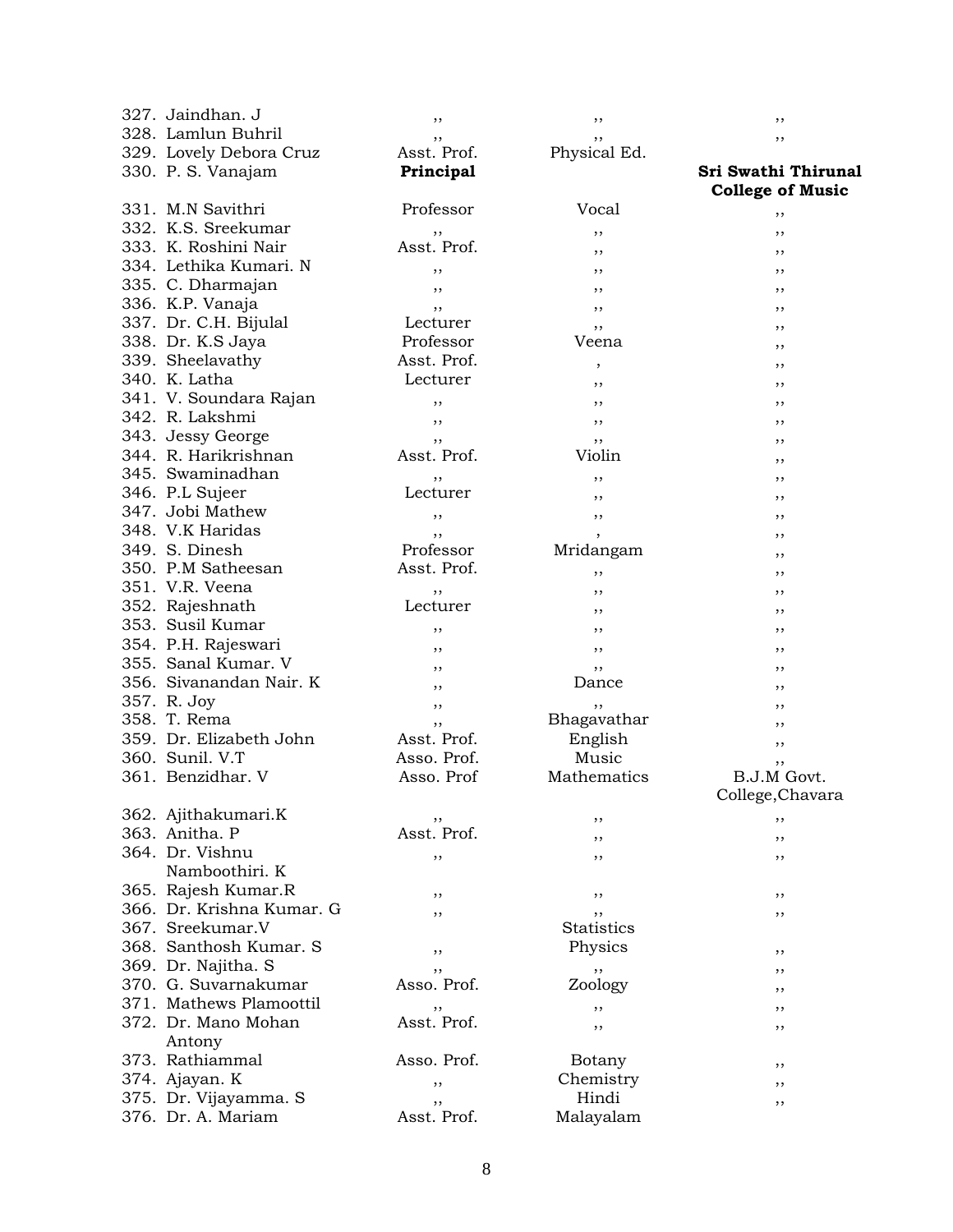| 377. Dr. S. Laila Beevi                     | Asso. Prof.        | English         | ,,                          |
|---------------------------------------------|--------------------|-----------------|-----------------------------|
| 378. N.P. Rajendran                         | Asst. Prof.        | ,,              | ,,                          |
| 379. Mini Babu                              | ,,                 | ,,              | ,,                          |
| 380. Dr. J. Vijayan                         | Asso. Prof.        | Commerce        |                             |
| 381. S. Rajan Pillai                        |                    |                 | ,,                          |
| 382. Dr. V. Anil Prasad                     | ,,                 | ,,              | ,,                          |
| 383. Rajasree. R                            | ,,<br>Asst. Prof.  | ,,<br>History   | ,,                          |
| 384. Sakharia. T                            |                    |                 | ,,                          |
| 385. Sreekala. K                            | ,,                 | ,,              | ,,                          |
|                                             | ,,<br>Asso. Prof.  | ,,<br>Politics  | ,,                          |
| 386. Dilipkumar. N                          |                    |                 | ,,                          |
| 387. Rajalekshmi. C                         | ,,                 | ,,              | ,,                          |
| 388. Prof. Tensing Joseph                   | Principal          |                 | Raja Ravi Varma             |
|                                             |                    |                 | <b>College of Fine Arts</b> |
| 389. G. Unnikrishnan                        | Prof. Gr. II       | Painting        |                             |
| 390. Manoj.V                                | ,,                 | ,,              | ,,                          |
| 391. Shijo Jacob                            | Lecturer           | ,,              | ,,                          |
| 392. R. Shanavas                            | , ,                | ,,              | ,,                          |
| 393. Preeti Joseph                          | ,,                 | History of Arts | ,,                          |
| 394. Shajikumar. T                          | , ,                | Applied Arts    | ,,                          |
| 395. Binoy. V.M                             | ,,                 | ,,              | ,,                          |
| 396. Renjith kumar. V                       | ,,                 | ,,              | ,,                          |
| 397. Shanty. V. Rajan                       |                    |                 |                             |
| 398. Narayanan Kutty                        | ,,<br>Prof. Gr. II | ,,<br>Sculpture | ,,                          |
| 399. Sreenandan. T.K                        |                    |                 | ,,                          |
| 400. Suni. N                                | ,,                 | ,,              | ,,                          |
| 401. Dr.N.Shamnad                           | ,,<br>Asst. Prof.  | ,,<br>Arabic    | ,,                          |
|                                             |                    |                 | <b>University College,</b>  |
|                                             |                    |                 | Thiruvananthapuram          |
|                                             |                    |                 |                             |
| 402. Dr.K.Mohammed Ali                      | ,,                 | ,,              | ,,                          |
| Askar                                       |                    |                 |                             |
| 403. Dr.E.Abdul Latheef                     | , ,                | $, \,$          | ,,                          |
| 404. Moideenkutty.K                         | ,,                 | ,,              | ,,                          |
| 405. Ismail Kunju.J                         | ,,                 | ,,              | ,,                          |
| 406. Shameeda M.M                           | ,,                 | ,,              | ,,                          |
| 407. Dr.T.C.kishore Mohan                   | Asso. Prof.        | Botany          | ,,                          |
| 408. Dr.S.R.Deepthi                         | ,,                 | ,,              | ,,                          |
| 409. Dr.Oomeen P.Saj                        | ,,                 | ,,              | ,,                          |
| 410. Dr.K.Murugan                           |                    |                 |                             |
| 411. Dr.Mini.I                              | ,,                 | ,,              | ,,                          |
| 412. Dr.D.K.Sathish                         | ,,                 | ,,              | ,,                          |
| 413. Dr.Subramaniyan.S                      | Asst. Prof.        |                 |                             |
| 414. Dr.Sandhia.G.S                         |                    | ,,              | ,,                          |
| 415. K.L.Sheela                             | ,,                 | ,,              | ,,                          |
|                                             | ,,                 | ,,              | ,,                          |
| 416. Dr.T.S.Swapna                          | ,,                 | ,,              | ,,                          |
| 417. Dr.T.S.Preetha                         | ,,                 | ,,              | ,,                          |
| 418. Dr.A.Radhika                           | ,,                 | Bio Chemistry   | ,,                          |
| 419. Dr.M.L.Harikumaran                     | Asso. Prof.        | Chemistry       | ,,                          |
| Nair                                        |                    |                 |                             |
| 420. Dr.V.Sadasivan                         | ,,                 | , ,             | ,,                          |
| 421. Lalitha.K.P                            | ,,                 | ,,              | ,,                          |
| 422. Dr.G.S.Thara                           | ,,                 | ,,              | ,,                          |
| 423. Lekha.V.S                              | ,,                 | ,,              | ,,                          |
| 424. Preetha.B<br>425. Dr. Viju Kumar. V. G | ,,                 | ,,              | ,,                          |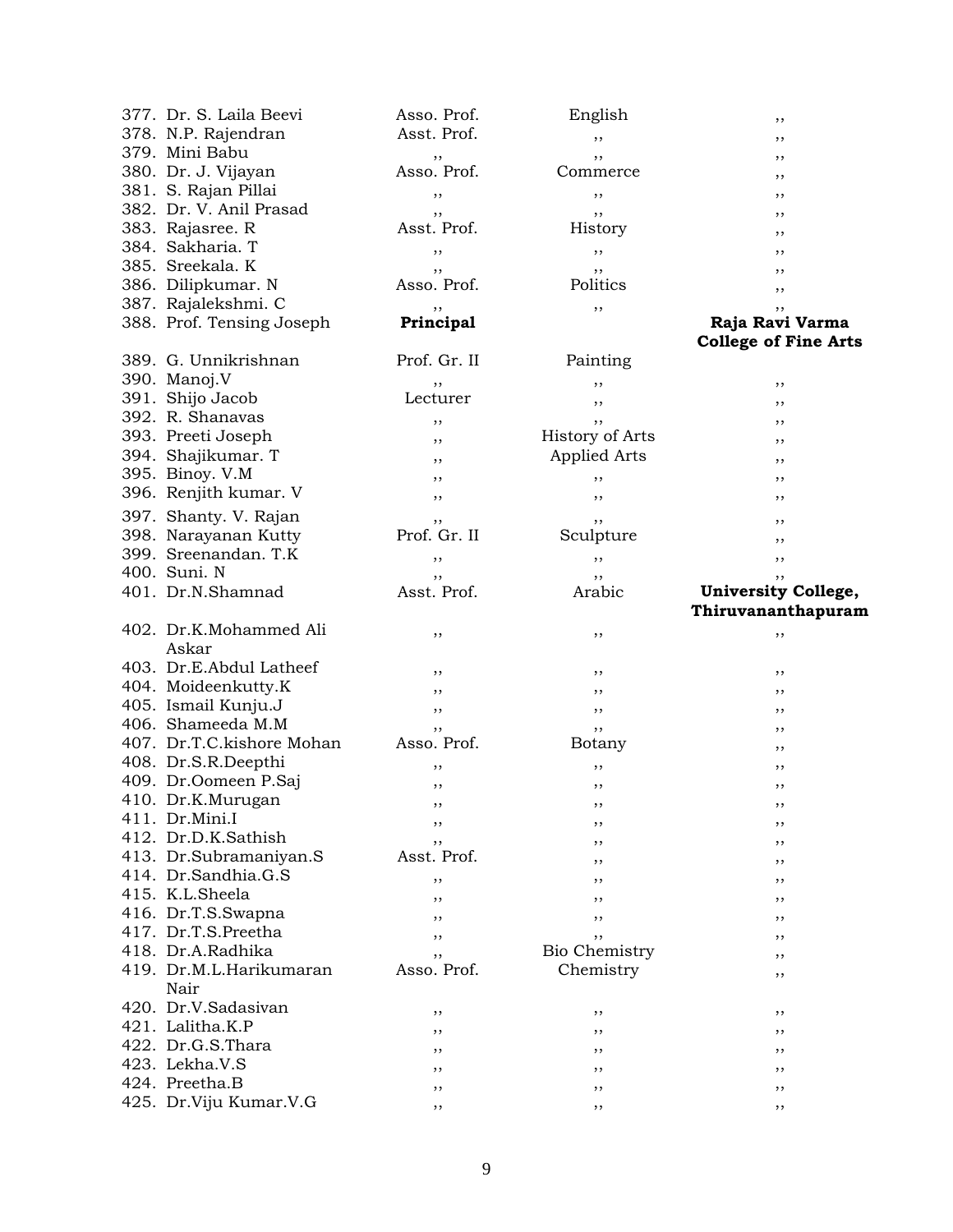| 426. Symachand.S.S                          | ,,                | ,,            | ,, |
|---------------------------------------------|-------------------|---------------|----|
| 427. Shiny P.Laila                          | ,,                | ,,            | ,, |
| 428. Dr.K.Rajesh                            | ,,                | ,,            | ,, |
| 429. Vidya.V.G                              | ,,                | ,,            | ,, |
| 430. Minitha.R                              | ,,                | ,,            | ,, |
| 431. Shubha S.Kumar                         | ,,                | ,,            | ,, |
| 432. Dr. Sherin G. Thomas                   | ,,                | ,,            | ,, |
| 433. Dr.Asif.A                              | ,,                | ,,            | ,, |
| 434. Dr.V.Surendran Nair                    | ,,                | Economics     | ,, |
| 435. Dr.Gopalakrishnan.S                    | ,,                | ,,            | ,, |
| 436. Dr.K.Sudha                             | ,,                |               |    |
| 437. Dr.V.Nagarajan Naidu                   | ,,                | ,,            | ,, |
| 438. Anilkumar.P                            | Asst. Prof.       | ,,            | ,, |
| 439. Seethalakshmi.V                        |                   | ,,            | ,, |
| 440. Dr.M.P.Abraham                         | ,,                | ,,            | ,, |
| 441. Santhosh.R                             | ,,                | ,,            | ,, |
| 442. Dr.C.A.Priyesh                         | ,,                | ,,            | ,, |
| 443. Shijo Philip                           | ,,                | ,,            | ,, |
| 444. Dr.Aabha Benjamin                      | ,,                | ,,            | ,, |
| 445. Dr.Jomon Mathew                        | ,,                | ,,            | ,, |
| 446. Dr.Sudha Devi Nair                     | ,,<br>Asso. Prof. | ,,<br>English | ,, |
| 447. S.Badhra                               |                   |               | ,, |
| 448. K.B.Laila                              | ,,                | ,,            | ,, |
|                                             | ,,                | ,,            | ,, |
| 449. Dr.G.Vijayalekshmi<br>450. Dr.N.Shubha | ,,                | ,,            | ,, |
|                                             | ,,                | ,,            | ,, |
| 451. Ragini Nair                            | ,,                | ,,            | ,, |
| 452. Dr.Deepa.K.S                           | Asst. Prof.       | ,,            | ,, |
| 453. Chribuna Viswas                        | ,,                | ,,            | ,, |
| 454. Ravichandran                           | ,,                | ,,            | ,, |
| 455. Anu.S                                  | ,,                | ,,            | ,, |
| 456. Sajna Sanal                            | ,,                | ,,            | ,, |
| 457. Divya.G.S                              | ,,                | ,,            | ,, |
| 458. Dr.Chithra.V.R                         | ,,                | ,,            | ,, |
| 459. Kaikasi.V.S                            | ,,                | ,,            | ,, |
| 460. Reeja.T                                | ,,                | ,,            | ,, |
| 461. Gireesh.J                              | ,,                | ,,            | ,, |
| 462. Manju.P.B                              | ,,                | ,,            | ,, |
| 463. Nisha.N                                | ,,                | ,,            | ,, |
| 464. Al-Muneera.J                           | ,,                | ,,            | ,, |
| 465. Krishna Kumar                          | ,,                | ,,            | ,, |
| 466. T.K.Rajendran                          | ,,                | ,,            | ,, |
| 467. Laila Das                              | Asso. Prof.       | French        | ,, |
| 468. Dr.Nanda Kumar.D                       | ,,                | Geography     | ,, |
| 469. Dr.T.Neelakantan                       | ,,                | ,,            | ,, |
| 470. Hema S.Menon                           | ,,                | ,,            |    |
| 471. Bindu Somanathan                       | ,,                | ,,            |    |
| 472. Dr.K.Mani                              | ,,                | ,,            | ,, |
| 473. Divya.P                                | Asst. Prof.       | ,,            | ,, |
| 474. Dr.V.K.Jayalekshmi                     | ,,                | ,,            | ,, |
| 475. Prasad Rajendran                       | ,,                | ,,            | ,, |
| 476. Dr.Rubeena T.A                         | ,,                | ,,            | ,, |
| 477. Yamuna.V.L                             | ,,                | ,,            | ,, |
| 478. Beenu Kumar                            | ,,                | Geology       | ,, |
| 479. Viswambharan                           | Asso. Prof.       |               | ,, |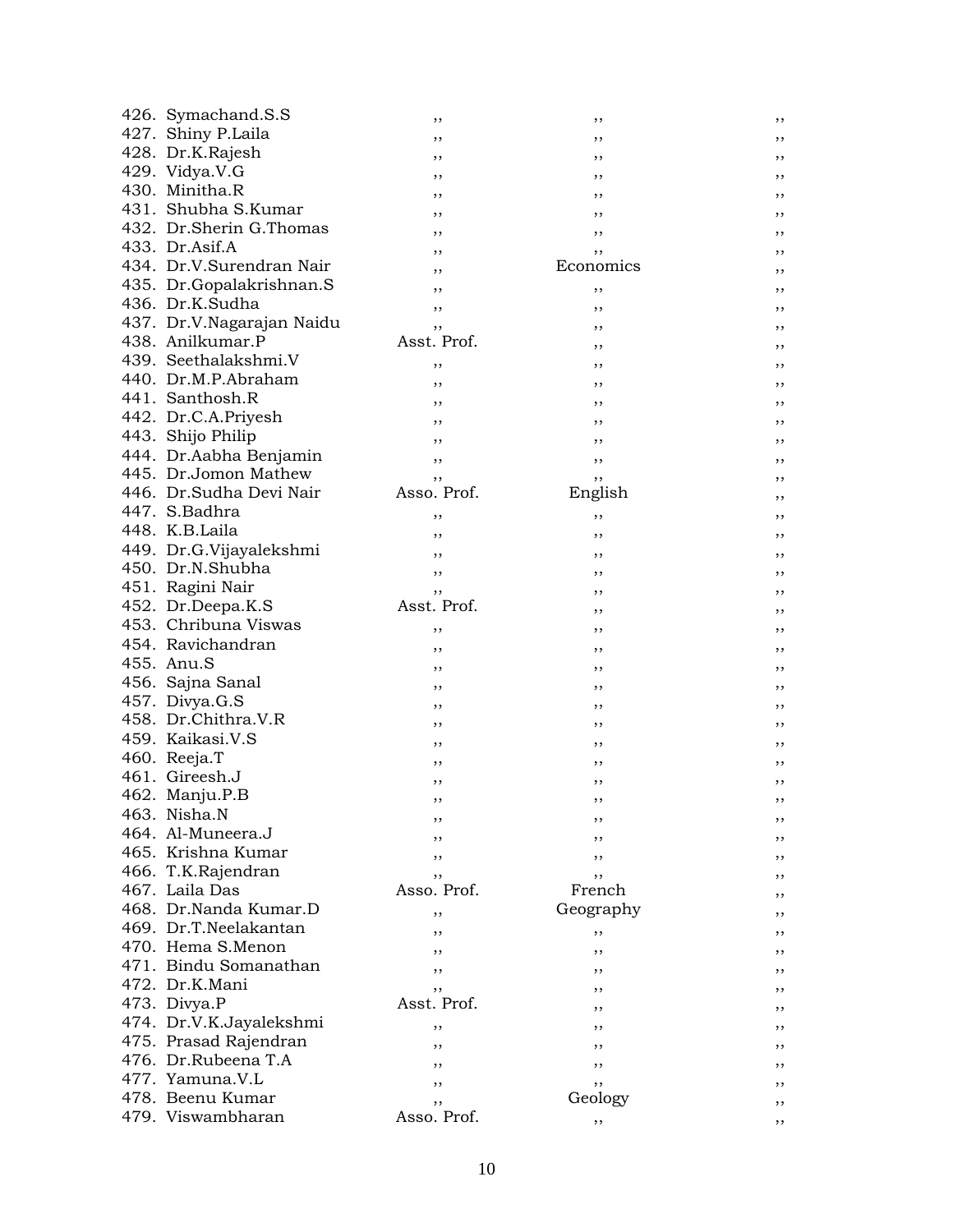| 480. Biju Longhinsons     | Asst. Prof.       | ,,                | ,, |
|---------------------------|-------------------|-------------------|----|
| 481. E.V.Manoj            | ,,                | ,,                | ,, |
| 482. Gangadhar.K          | ,,                | ,,                | ,, |
| 483. R.pradeep Kumar      | ,,                | ,,                | ,, |
| 484. Anjana A.V.Panicker  | ,,                | ,,                | ,, |
| 485. Dr.M.S.Vinayachandr  | Asso. Prof.       | Hindi             | ,, |
| an                        |                   |                   |    |
| 486. Dr.A.Prakash         | Asst. Prof.       | ,,                | ,, |
| 487. Dr.A.Asok            | ,,                | ,,                | ,, |
| 488. Dr.Shamli.M.M        | ,,                | ,,                | ,, |
| 489. Dr.Sudha.A.S         | ,,                |                   |    |
| 490. Dr.Ganesh.M          |                   | ,,                | ,, |
| 491. Dr.Sheela Kumari     | ,,                | ,,                | ,, |
| 492. Dr.Sreekala.K.I      | ,,                | ,,                | ,, |
| 493. Dr.Manju             | ,,                | ,,                | ,, |
| Ramachandran              | ,,                | ,,                | ,, |
| 494. Dr.Sheeba Sarath.S   |                   |                   |    |
| 495. Suma.I               | ,,                | ,,                | ,, |
| 496. Dr.Jayasree.O        | ,,                | $, \,$            | ,, |
| 497. T.Sanal Kumar        | ,,<br>Asso. Prof. | ,,<br>History     | ,, |
|                           |                   |                   | ,, |
| 498. Dr.P.F.Gopakumar     | ,,                | ,,                | ,, |
| 499. Sajeev Singh M.K     |                   | ,,                | ,, |
| 500. Gopakumaran Nair.N   | ,,                | ,,                | ,, |
| 501. Aniziya Jayapalan    | ,,                | ,,                | ,, |
| 502. Suresh.J             | ,,                | ,,                | ,, |
| 503. Sinitha.G.S          | ,,                | ,,                | ,, |
| 504. Vimal Kumar.C.L      | ,,                | ,,                | ,, |
| 505. Dr.Robinson Jose     | ,,                | ,,                | ,, |
| 506. Sindhu.K.K           | ,,                | ,,                | ,, |
| 507. Dr.S.Unnikrishnan    | ,,                | ,,                | ,, |
| 508. M.Abdul Samad        | Asso. Prof.       | Islamic History   | ,, |
| 509. Muhammed Ali         |                   | ,,                | ,, |
| Jinnah Sahib              |                   |                   |    |
| 510. A.P.Alavi Bin        | Asso. Prof.       | ,,                | ,, |
| Mohammed Bin              |                   |                   |    |
| Ahamed                    |                   |                   |    |
| 511. S.Shajeer            |                   | ,,                | ,, |
| 512. Manoj.R              | ,,                | ,,                | ,, |
| 513. Sukesh Kumaradas     | ,,                | ,,                | ,, |
| 514. Abdul Kareem.T.B     | ,,                | ,,                | ,, |
| 515. Sajitha.B            | ,,                | ,,                | ,, |
| 516. Sabu.H               | ,,                | Malayalam         | ,, |
| 517. Chandrabose.R        | ,,                | ,,                | ,, |
| 518. Dr.E.Banergy         | ,,                | ,,                | ,, |
| 519. Dharmarajan.S.S      | ,,                | ,,                | ,, |
| 520. Dr.Naushad.S         | ,,                | ,,                | ,, |
| 521. Dr.Dominic J.Kattoor | ,,                | ,,                | ,, |
| 522. Shooba.K.S           | ,,                | ,,                | ,, |
| 523. Dr.Vijayan.V         | Asso. Prof.       | ,,                | ,, |
| 524. Dr.Selin.S.L         | Asst. Prof.       | ,,                | ,, |
| 525. Dr.Pramod Kumar      | ,,                | ,,                |    |
| 526. Dr.A.S.Pratheesh     |                   |                   | ,, |
| 527. G.Jayaprakash        | ,,<br>Asso. Prof. | ,,                | ,, |
| 528. S.Sudarsanan Pillai  |                   | ,,<br>Mathematics | ,, |
|                           | ,,                |                   | ,, |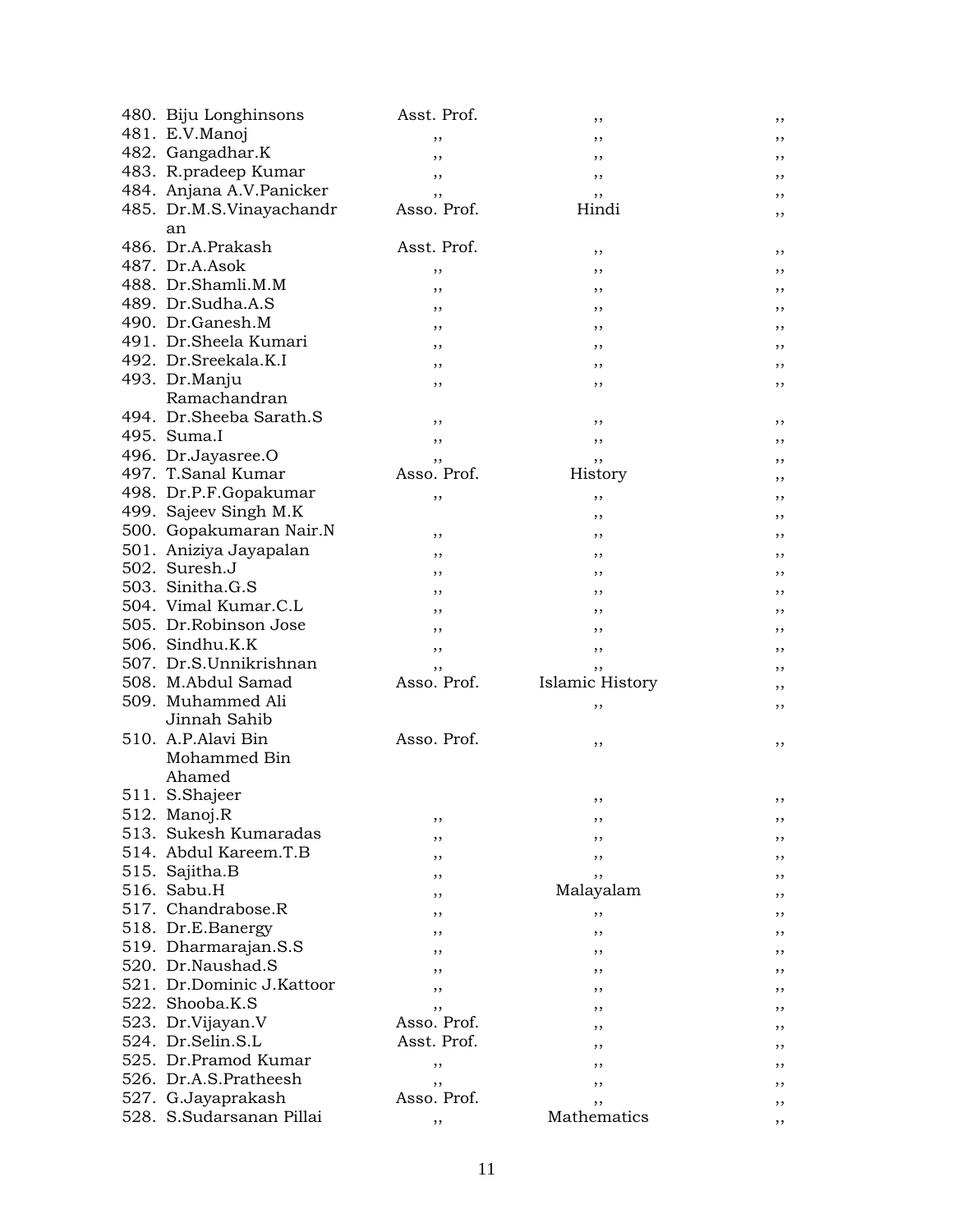| 529. Dr.S.Bau             | ,,          | ,,                | ,,     |
|---------------------------|-------------|-------------------|--------|
| 530. Santhosh Kumar.K.R   | Asst. Prof. | ,,                | ,,     |
| 531. N.Ganesh             | ,,          | ,,                | ,,     |
| 532. Dr.N.Suresh Babu     |             |                   |        |
| 533. Dr.K.Manilal         | ,,          | ,,                | ,,     |
| 534. Jomy Punalal         | ,,          | ,,                | ,,     |
| 535. John.K.Rajan         | ,,          | ,,                | ,,     |
|                           | ,,          | ,,                | ,,     |
| 536. Jijoy Joseph         | ,,          | ,,                | ,,     |
| 537. Shamana.M            | ,,          | ,,                | ,,     |
| 538. Jayasundar.S         | Asso. Prof. | Philosophy        | ,,     |
| 539. Sanitha.T.K          | Asst. Prof. | $, \,$            | ,,     |
| 540. Binu.G.Bheemnath     | ,,          | ,,                | ,,     |
| 541. Radharani.P          | ,,          | ,,                | ,,     |
| 542. Joby Cherian         | ,,          | ,,                | ,,     |
| 543. Saji.Y               | ,,          | ,,                | ,,     |
| 544. Asha.K.B             | ,,          | ,,                | ,,     |
| 545. Tara Jane Paul       | ,,          | ,,                | ,,     |
| 546. Purnima J Prakash    | ,,          | ,,                | ,,     |
| 547. Dr.T.Rajan           | Asso. Prof. | Political Science | ,,     |
| 548. Dr.P.C.Prasanna      |             |                   |        |
| Kumar                     | ,,          | ,,                | ,,     |
| 549. Sameer.S             | Asst. Prof. |                   |        |
| 550. Dr.Biju Lekshmanan   |             | ,,                | ,,     |
|                           | ,,          | ,,                | ,,     |
| 551. Harigopal.S          | ,,          | ,,                |        |
| 552. Dr.AnilKumar.P       | ,,          | ,,                | ,,     |
| 553. Aneesh.S             | ,,          | , ,               | ,,     |
| 554. Suresh.K             | ,,          | ,,                | ,,     |
| 555. Dr.G.Gop Kumar       | Asso. Prof. | Physics           | ,,     |
| 556. Dr.T.E.Girish        | ,,          | ,,                | ,,     |
| 557. Dr.M.Laila           | ,,          | ,,                | ,,     |
| 558. V.Manikantan Nair    | ,,          | ,,                | ,,     |
| 559. Dr. Saji Stephen     | ,,          | ,,                | ,,     |
| 560. G.Santhosh Kumar     | ,,          | ,,                | ,,     |
| 561. Dr.G.Krishna Kumar   | ,,          | ,,                | ,,     |
| 562. K.Krishnankutty      | ,,          | ,,                | ,,     |
| 563. R.G.Abhilash Kumar   | Asst. Prof. | ,,                | ,,     |
| 564. G.Madhu              | ,,          | ,,                | ,,     |
| 565. R.U.Amarnath         | ,,          | ,,                | ,,     |
| 566. Saji.S.K             | ,,          | ,,                | ,,     |
| 567. Viji.V.R             | ,,          | ,,                | ,,     |
| 568. Dr.G.Santhosh        | ,,          | ,,                | ,,     |
| 569. Dr.Bimal Lazer       |             | Physical          |        |
|                           | ,,          | Education         | $, \,$ |
| 570. Annie Marie Patricia | Asso. Prof. | Psychology        |        |
| 571. Annie Marie          |             |                   | ,,     |
| Merlene.A                 | ,,          | ,,                | ,,     |
| 572. Lekha Ganesh         |             |                   |        |
|                           | ,,          | ,,                | ,,     |
| 573. Swapna               | Asst. Prof. | ,,                | ,,     |
| Ramachandran              |             |                   |        |
| 574. Suresh.A.K           | ,,          | , ,               | ,,     |
| 575. T.G.Shylaja          | Asso. Prof  | Sanskrit          | ,,     |
| 576. Rajendran            | ,,          | ,,                | ,,     |
| 577. K.Krishnamma         | Asst. Prof. | ,,                | ,,     |
| 578. Malini.S             | ,,          | ,,                | ,,     |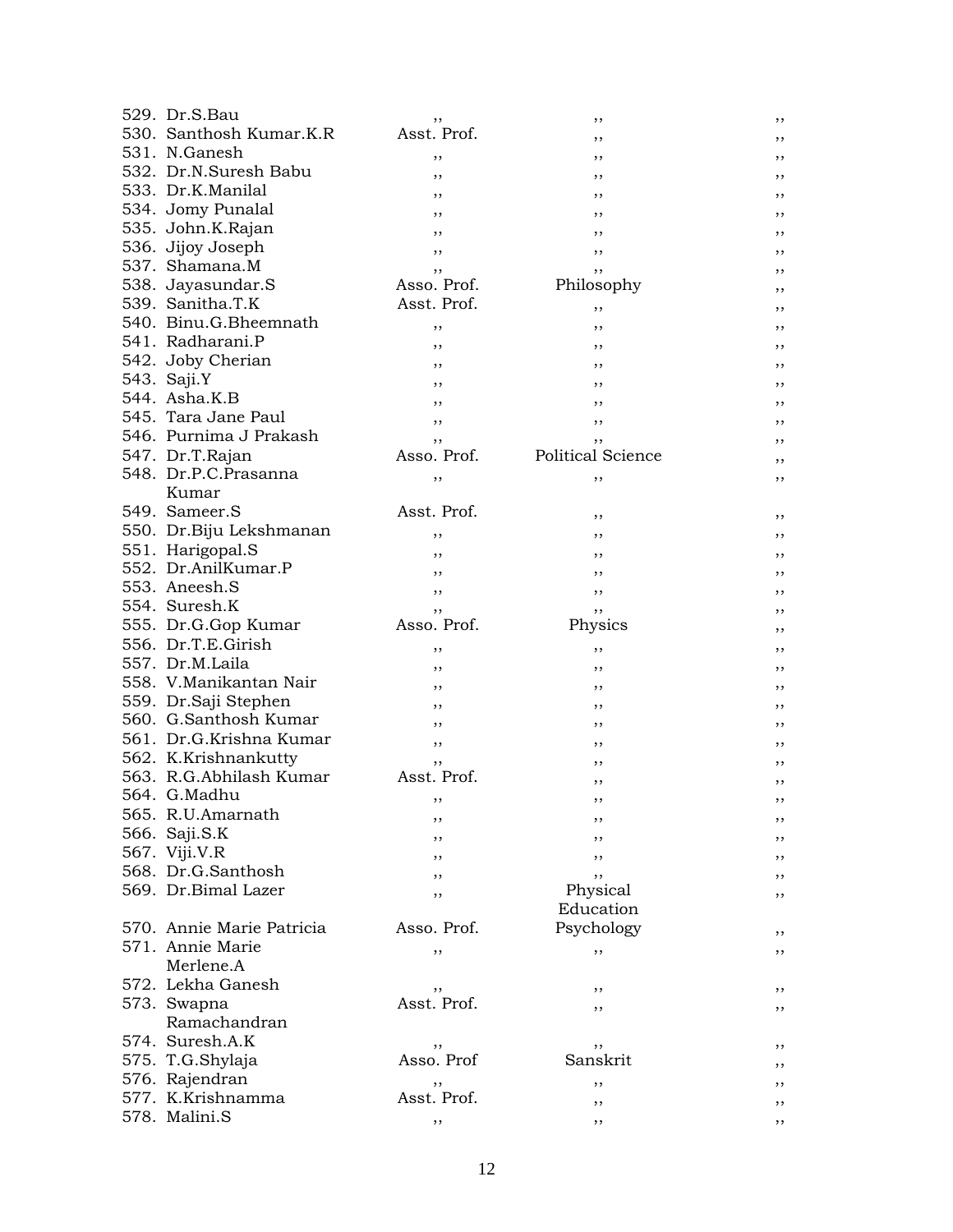| 579. Vasantha.K          | , ,         | ,,         | ,,     |
|--------------------------|-------------|------------|--------|
| 580. Anand Dilip Raj     | ,,          | ,,         | ,,     |
| 581. Bindusree.K.S       | ,,          | ,,         | ,,     |
| 582. Dr.G.Usha Kumari    | , ,         | ,,         | ,,     |
| 583. Dr. Philip Samuel   | Asso. Prof  | Statistics | ,,     |
| 584. Saraswathy.N        | ,,          | ,,         | ,,     |
| 585. Somasekharan Pillai | Asst. Prof. | , ,        | , ,    |
| 586. Prasad.S            | ,,          | ,,         | ,,     |
| 587. Shibu.D.S           | ,,          | ,,         | ,,     |
| 588. Dr.T.K.Sindu        | ,,          | ,,         | ,,     |
| 589. Sreeja Kumari.S     | , ,         | ,,         | ,,     |
| 590. Baby Shakeela.C     | ,,          | Tamil      | $, \,$ |
| 591. Dr.Remadevi.R       | ,,          | ,,         | ,,     |
| 592. N.A.Arunagiri       | , ,         | ,,         | ,,     |
| 593. Dr.S.Haseena        | , ,         | ,,         | ,,     |
| 594. Dr.K.Manikraj       | ,,          | ,,         | ,,     |
| 595. Dr. Nisha Raffi     | ,,          | ,,         | ,,     |
| 596. Dr.Santhi.P         | ,,          | , ,        | ,,     |
| 597. Shini.S             | ,,          | ,,         | , ,    |
| 598. E.Kunjikrishnan     | Asso. Prof  | Zoology    | ,,     |
| 599. Aravind Krishnan    | ,,          | ,,         | ,,     |
| 600. Susha Dayanandan    | ,,          | , ,        | ,,     |
| 601. D.A. Evans          | ,,          | ,,         | ,,     |
| 602. George Thomas       | ,,          | ,,         | $, \,$ |
| 603. Dr.V.S.Susgunan     | ,,          | ,,         | ,,     |
| 604. Aruna Devi.C        | ,,          | ,,         | ,,     |
| 605. Sajeebkhan.A        | , ,         | , ,        | ,,     |
| 606. Ayana Gayathri.R.V  | ,,          | ,,         | ,,     |
| 607. Ajitha.V.S          | ,,          | ,,         | ,,     |

University Buildings,<br>Thiruvananthapuram,<br>19-12-2013.

**Dr.K.Mohammed Basheer** Registrar/ Returning Officer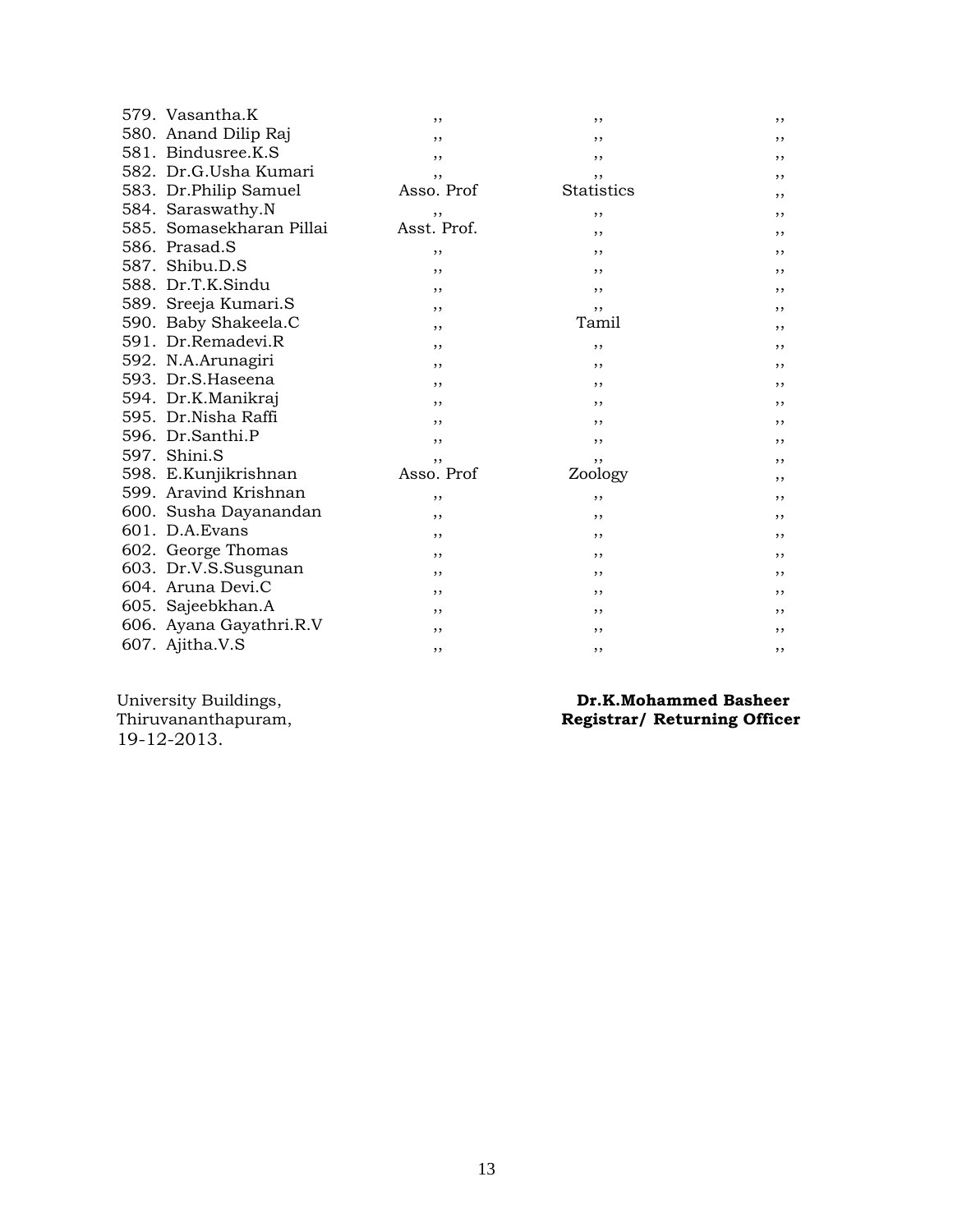# **ELECTORAL ROLL OF GOVT. TEACHERS CONTD.**

| 608 | Dr.Sajeev<br>Somuel.S.Rose | Principal         | English                    | Govt.Arts College,<br>Thiruvananthapuram |
|-----|----------------------------|-------------------|----------------------------|------------------------------------------|
| 609 | George Thomas              | Asso. Prof        | Chemistry                  | ,,                                       |
| 610 | Shanavas.S                 | ,,                | ,,                         | ,,                                       |
| 611 | Dr.D.Santhosh Kumar        | Asst. Prof.       | ,,                         | ,,                                       |
| 612 | Dr.Ambadas                 | ,,                | ,,                         | ,,                                       |
| 613 | Girija.P.V                 | ,,                | ,,                         | ,,                                       |
| 614 | Govinda Pillai             | Asso. Prof        | Botany & Bio<br>Technology | ,,                                       |
| 615 | <b>Bosco Lawarance</b>     | Asst. Prof.       | Botany                     | ,,                                       |
| 616 | Ragaseema.V.M              | ,,                | Bio Technology             | ,,                                       |
| 617 | Ramya R.Prabhu             | ,,                | ,,                         | ,,                                       |
| 618 | Thankamani.M.K             | Asso. Prof        | Commerce                   | ,,                                       |
| 619 | Dr.Subash.T                | ,,                | ,,                         | ,,                                       |
| 620 | K.K.Sunil Kumar            | Asst. Prof.       | ,,                         | ,,                                       |
| 621 | Joy.V.S                    | Asso. Prof        | ,,                         | ,,                                       |
| 622 | Dr.Vincent.L               | ,,                | ,,                         | ,,                                       |
| 623 | Dr.R.Dayanandan            | ,,                | ,,                         |                                          |
| 624 | Sunil Kumar.V              | Asst. Prof.       | ,,                         | ,,<br>,,                                 |
| 625 | Dr.Nimi Dev.R              |                   |                            |                                          |
| 626 | Suresh Kumar.K             | , ,               | ,,                         | ,,                                       |
| 627 | Dr.G.L.Arunjilal           | ,,<br>Asso. Prof  | ,,<br>Economics            | ,,                                       |
| 628 | Thomas Mathew              |                   |                            | ,,                                       |
| 629 | Abin T Mathews             | ,,<br>Asst. Prof. | ,,                         | ,,                                       |
| 630 | Veena Renjini.K.K          |                   | ,,                         | ,,                                       |
| 631 | Prathibha.H                | ,,                | ,,                         | ,,                                       |
| 632 | Saly.M.S                   | ,,                | ,,                         | ,,                                       |
| 633 | Anitha.K                   | ,,                | ,,                         | ,,                                       |
| 634 | Bindu.S                    | ,,<br>Asso. Prof  | ,,                         | ,,                                       |
| 635 | Chitra Thrivikraman        |                   | ,,<br>English              | ,,                                       |
|     | Nair                       |                   |                            | ,,                                       |
| 636 | SivaPriya.S                | ,,                | ,,                         | ,,                                       |
| 637 | Manju.C.R                  | ,,                | ,,                         | ,,                                       |
| 638 | Praveena Thompson          | ,,                | ,,                         | ,,                                       |
| 639 | Deape.N                    | ,,                | ,,                         | ,,                                       |
| 640 | <b>Bimal Edwin</b>         | ,,                | ,,                         | ,,                                       |
| 641 | Devika Panikar             | , ,               | ,,                         | ,,                                       |
| 642 | Biji.M.S                   | Asso. Prof        | Physics                    | ,,                                       |
| 643 | Dr.Prince.P.R              | Asst. Prof.       | ,,                         | ,,                                       |
| 644 | Seema.C.S                  | ,,                | ,,                         | ,,                                       |
| 645 | Dr.Rakhi Balagopal         | ,,                | Hindi                      | ,,                                       |
| 646 | Kumari Vanaja.N.B          | Asso. Prof        | History                    | ,,                                       |
| 647 | Daliya.S                   | , ,               | Malayalam                  | ,,                                       |
| 648 | Sreeja S.Nair              | Asst. Prof.       | Mathematics                | ,,                                       |
| 649 | Jairaj.J                   | ,,                | Physical Education         | ,,                                       |
| 650 | S.L.Harikumar              | ,,                | Political Science          | ,,                                       |
| 651 | Dr.Priya.L                 | ,,                | Sanskrit                   | ,,                                       |
| 652 | Dr.N.V.Sreekumar           | ,,                | Statistics                 | ,,                                       |
| 653 | Benady.K                   | $, \,$            | Tamil                      | ,,                                       |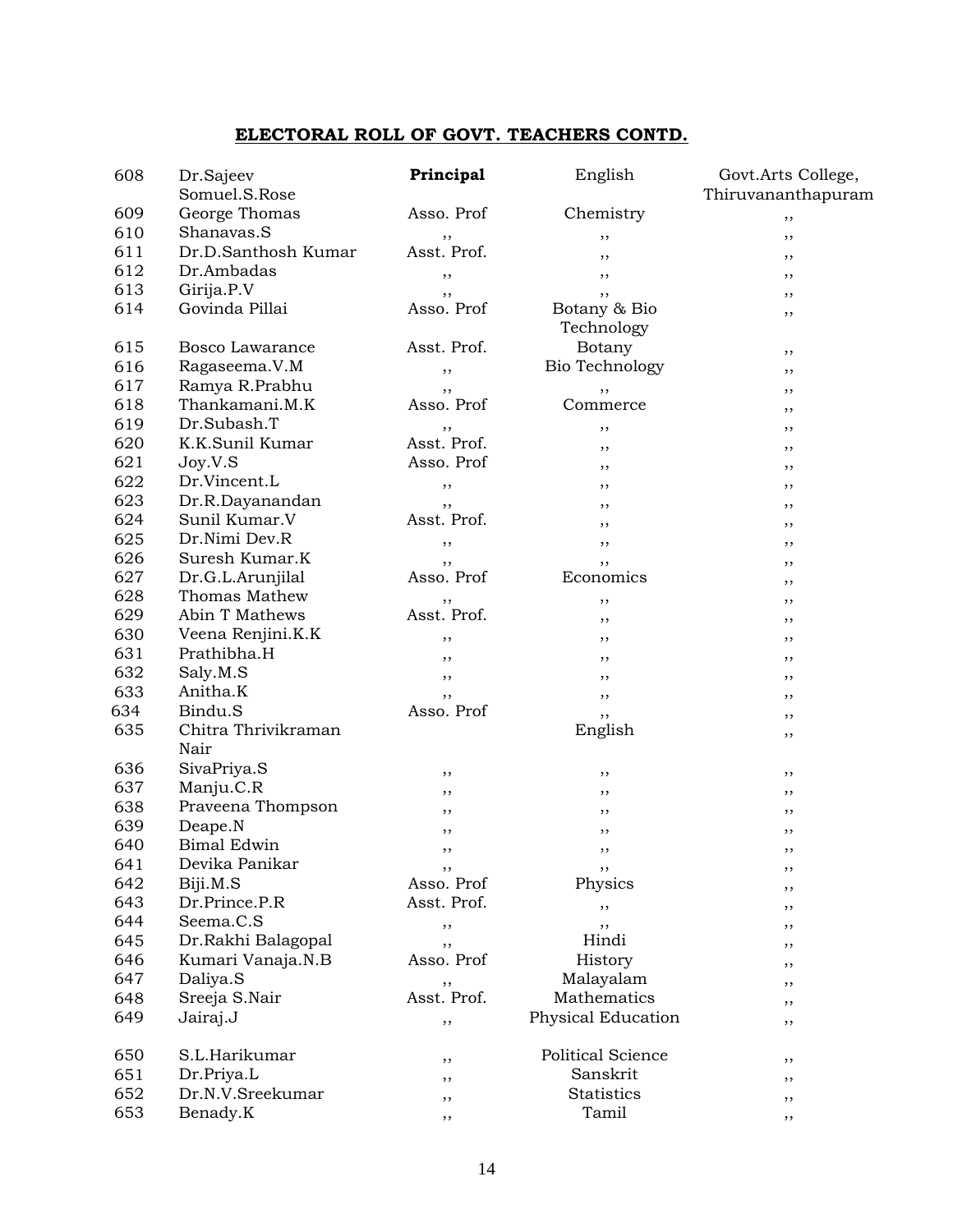| 654 | Jabir.K.T             | ,,               | Arabic             |                        |
|-----|-----------------------|------------------|--------------------|------------------------|
| 655 | Dr.N.K.Geetha         | Principal        |                    | Govt.Sanskrit College, |
|     |                       |                  |                    | Thiruvananthapuram     |
| 656 | Dr.Rajeev.K.B         | Asso. Prof       | Jyothisha          | ,,                     |
|     |                       |                  |                    |                        |
| 657 | Dr.Harinarayanan.M    | Asst. Prof.      | ,,                 | ,,                     |
| 658 | E.N.Easwaran          | ,,               | ,,                 | , ,                    |
| 659 | Sudhish.O             | ,,               | ,,                 | ,,                     |
|     | Dr.Krishnan Kutty     | Asso. Prof       | Nyaya              | ,,                     |
| 660 | Nair.C                |                  |                    |                        |
| 661 | Dr.Mohanachandran.S   | ,,               | ,,                 | ,,                     |
| 662 | Dr.S.S.Vivekanandan   | Asst. Prof.      | ,,                 | ,,                     |
| 663 | Lekha.V.N             | ,,               | ,,                 | ,,                     |
| 664 | Sharmila              | ,,               | ,,                 | ,,                     |
|     | K.Thankappan          |                  |                    |                        |
| 665 | Dr.Unnikrishnan.K     | ,,               | Sahithya           | ,,                     |
| 666 | N.A.Shihab            | ,,               | ,,                 | ,,                     |
| 667 | Leena.C.P             | ,,               | ,,                 | ,,                     |
| 668 | K.Raveendran Nair     | Senior Scale Lr. | Vedanta            | ,,                     |
| 669 | Dr.Sulochanadevi.L    | Asso. Prof       | ,,                 |                        |
| 670 | Dr.P.Rajesh Kumar     | Asst. Prof.      |                    | ,,                     |
| 671 | Dr.K.S.Latha          |                  | ,,                 | ,,                     |
| 672 | Dr.Smitha Sabu        | ,,               | ,,                 | , ,                    |
| 673 | Sugandhi.V.K          | ,,               | ,,                 | ,,                     |
| 674 | Dr.Prasannakumary.    | ,,<br>Asso. Prof | ,,<br>Vyakarana    | ,,                     |
| 675 | Dr.Pradeep varma.P.K  | Asst. Prof.      |                    | , ,                    |
| 676 | Bindhya.K.S           |                  | ,,                 | ,,                     |
| 677 | Vinodkumar            | ,,               | ,,                 | ,,                     |
|     | kattumunda            | ,,               | ,,                 | ,,                     |
|     |                       |                  |                    |                        |
| 678 | Dr.Sujith.S           | ,,               | , ,                | ,,                     |
| 679 | Sree.S.V              | ,,               | English            | ,,                     |
| 680 | Sajina                | ,,               | Hindi              | ,,                     |
| 681 | M.G.Ravikumar         | ,,               | Malayalam          | ,,                     |
| 682 | Aji.P.L               | ,,               | Physical Education | ,,                     |
| 683 | Radhakrishna Banerjee | ,,               |                    | ,,                     |
| 684 | Jayakumar.K           | Principal        |                    | KNM Govt.Arts &        |
|     |                       |                  |                    | Science College,       |
|     |                       |                  |                    | Kanjiramkulam          |
| 685 | Rani.L                | Asst. Prof.      | Commerce           | ,,                     |
| 686 | Biju.S.K              | ,,               | ,,                 | ,,                     |
| 687 | Rooswelt.M            | ,,               | ,,                 | ,,                     |
| 688 | Sreedevi.S.R          | ,,               | ,,                 | ,,                     |
| 689 | Sunija Beegum         | ,,               | Economics          | ,,                     |
| 690 | Sinish.K.V            | ,,               | , ,                | ,,                     |
| 691 | Reshmi.K.Sasi         | ,,               | ,,                 | ,,                     |
| 692 | Leena.T.L             | ,,               | English            | ,,                     |
| 693 | Jiju Varghese jacob   | ,,               | , ,                | ,,                     |
| 694 | Meera Baby.R          | ,,               | $, \,$             | ,,                     |
| 695 | Nalin Ganesh.N        | ,,               | ,,                 | ,,                     |
| 696 | Praseetha.P           | ,,               | ,,                 | ,,                     |
| 697 | Priya.P.S             | ,,               | ,,                 | ,,                     |
| 698 | Sureshkumar.S         | ,,               | ,,                 | ,,                     |
| 699 | Dr.S.Haripriya        | ,,               | Hindi              | ,,                     |
|     |                       |                  |                    |                        |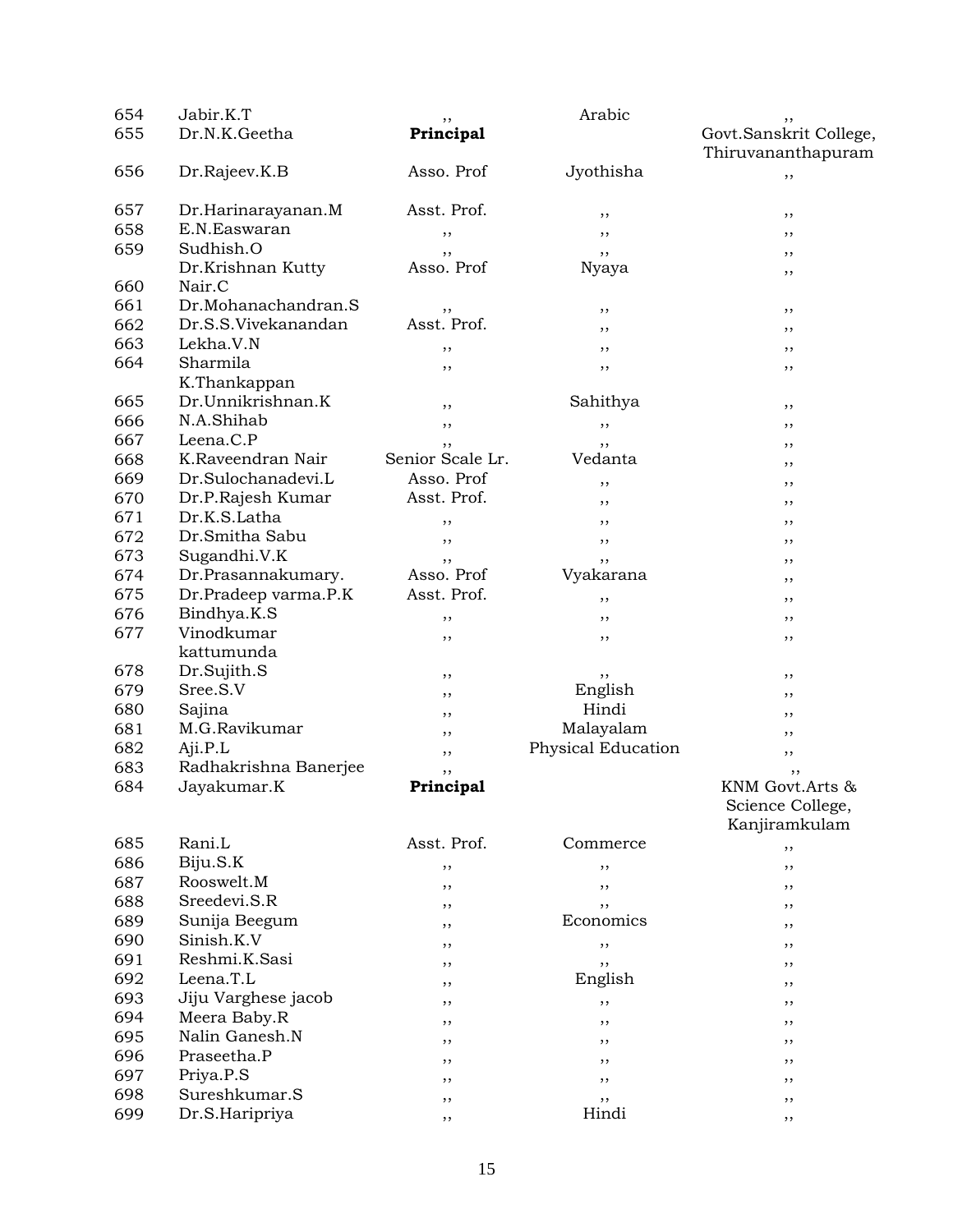| 700 | Raveendran.C        | Asso. Prof           | History                  | ,,                                           |
|-----|---------------------|----------------------|--------------------------|----------------------------------------------|
| 701 | Dr.C.R.Rakesh       | Asst. Prof.          | Malayalam                | ,,                                           |
| 702 | Sreelekshmi.S.K     | ,,                   | ,,                       | ,,                                           |
| 703 | Johnrose.J          | ,,                   | Mathematics              | ,,                                           |
| 704 | Jeeja.A.V           | ,,                   | ,,                       | ,,                                           |
| 705 | Sindhu.V.S          | ,,                   | Physical Edn.            | ,,                                           |
| 706 | Sheeba.P.X          | ,,                   | Physics                  | ,,                                           |
| 707 | Sreelekha.R.G       | ,,                   | <b>Political Science</b> | ,,                                           |
| 708 | Dr.Abraham Vijayan  | Asso. Prof           | Sociology                | ,,                                           |
| 709 | Dr.Sunil John       | ,,                   | ,,                       | ,,                                           |
| 710 | Dr.Rejula.P.K       | Asst. Prof.          | ,,                       | ,,                                           |
| 711 | Dr.Jyothi.S.Nair    | ,,                   | ,,                       | ,,                                           |
| 712 | Dr.V.Anil           | Asso. Prof           | <b>Statistics</b>        |                                              |
| 713 | Dr.Francis Sunny    | Principal            |                          | Govt.College, Attingal                       |
| 714 | Dr.Yamuna.D.S       | Asst.Professor       | English                  |                                              |
| 715 | Renjini.R           |                      |                          | ,,                                           |
| 716 | Deleep.D.L          | ,,                   | ,,                       | ,,                                           |
| 717 | D.V.Anilkumar       | ,,                   | ,,<br>Malayalam          | ,,                                           |
| 718 | Dr.B.Ajithakumary   | ,,<br>Asso.Professor | Hindi                    | ,,                                           |
| 719 | Nizar Koolikkool    | Asst.Professor       | Arabic                   | ,,                                           |
| 720 | Dr.A.Nelson         | Asso.Professor       | Commerce                 | ,,                                           |
| 721 | Dr.S.Satheeshkumar  |                      |                          | ,,                                           |
| 722 | Dr.M.Nisarudeen     | ,,                   | ,,                       | ,,                                           |
| 723 | Pradeepkumar.K      | ,,                   | ,,                       | ,,                                           |
| 724 | Anitha.S            | ,,<br>Asst.Professor | ,,                       | ,,                                           |
| 725 | Sunilraj.N.V        |                      | ,,                       | ,,                                           |
| 726 |                     | ,,                   | ,,                       | ,,                                           |
|     | K.Vijayan           | ,,                   | ,,                       | ,,                                           |
| 727 | Purushothaman.V     | ,,                   | ,,                       | ,,                                           |
| 728 | Vijila.V            | ,,<br>Asso.Professor | ,,                       | ,,                                           |
| 729 | Abdul Sameer.P.M    |                      | Economics                | ,,                                           |
| 730 | M.Shahul Hameed     | ,,                   | ,,                       | ,,                                           |
| 731 | Dr.P.Suresh Kumar   | ,,                   | ,,                       | ,,                                           |
| 732 | Dr.C.Rajasekharan   | ,,                   | , ,                      | ,,                                           |
|     | Pillai              |                      |                          |                                              |
| 733 | Baisil.A            | Asst.Professor       | ,,                       | ,,                                           |
| 734 | Shibu.A.S           | ,,                   | ,,                       | ,,                                           |
| 735 | Lakshmi.L           | ,,                   | ,,                       | ,,                                           |
| 736 | Shalini Lawrence    | ,,                   | ,,                       | ,,                                           |
| 737 | C.Sathyan           | Asso.Professor       | History                  | ,,                                           |
| 738 | Dr.M.L.Prema        | ,,                   | ,,                       | ,,                                           |
| 739 | Sreekanth.K         | Asst.Professor       | ,,                       | ,,                                           |
| 740 | Prasanth Lal.T.S    |                      | Politics                 | ,,                                           |
| 741 | Mathai.M            | Asso.Professor       | Chemistry                | ,,                                           |
| 742 | Prabha.J            | Asst.Professor       | ,,                       | ,,                                           |
| 743 | Manju Anna Varghese | ,,                   | ,,                       | ,,                                           |
| 744 | <b>Jolly Bose</b>   | ,,                   | Physics                  | ,,                                           |
| 745 | Sheena.S            | ,,                   | Mathematics              | ,,                                           |
| 746 | S.V.Anilkumar       | Asso.Professor       | Physical Education       | , ,                                          |
| 747 | Dr.S.Sheela         | Principal            |                          | College of Engineering<br>Thiruvananthapuram |
| 748 | Prof.S.Shabu        | Dean                 | Civil                    | ,,                                           |
| 749 | Prof.Jyothis Thomas | Professor            | ,,                       | ,,                                           |
|     |                     |                      |                          |                                              |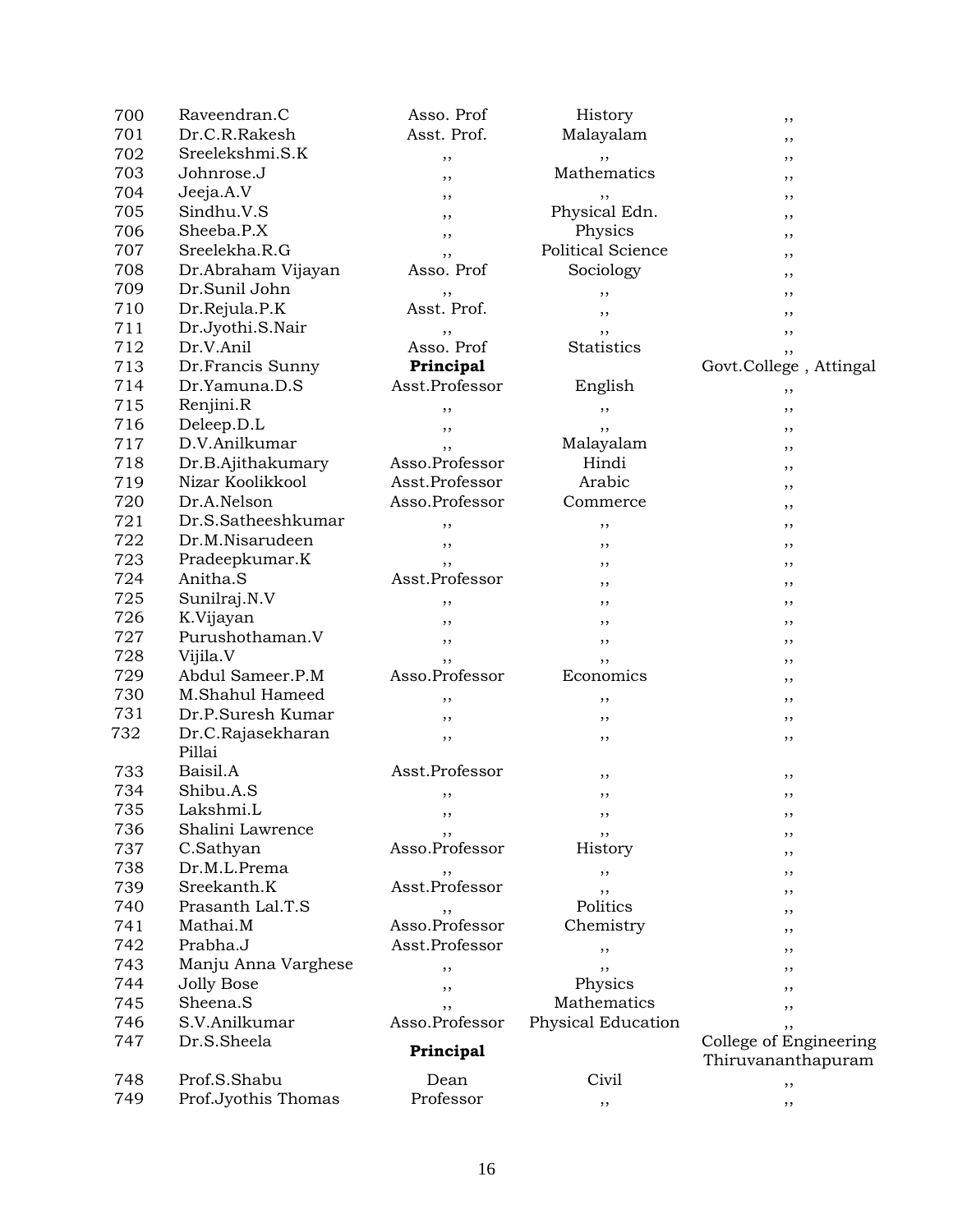| 750 | Prof.M.B.Joisy         | ,,                   | ,,  | ,, |
|-----|------------------------|----------------------|-----|----|
| 751 | Dr.Ruby Abraham        | ,,                   | ,,  | ,, |
| 752 | Dr.M.Sathyakumar       | ,,                   | ,,  | ,, |
| 753 | Dr.Mariamma Joseph     | ,,                   | ,,  | ,, |
| 754 | Dr.K.Balan             | ,,                   | ,,  | ,, |
| 755 | Dr.M.S.Girish          | ,,                   | ,,  | ,, |
| 756 | Dr.P.G.Jairaj          | Asso. Prof           | ,,  | ,, |
| 757 | A.K.Sheeja             | ,,                   | , , | ,, |
| 758 | Vijayan.N              | ,,                   | ,,  | ,, |
| 759 | G.Sindhu               | ,,                   | ,,  | ,, |
| 760 | Dr.Mini Soman          | ,,                   | ,,  | ,, |
| 761 | Dr.Ajitha Bhaskar      | ,,                   | ,,  | ,, |
| 762 | Dr.S.Sreekumar         |                      | ,,  | ,, |
| 763 | Jayapraksh Jain.K.G    | ,,                   |     |    |
| 764 | R.Satheesh Chandran    | ,,                   | ,,  | ,, |
| 765 | B.Thulaseedharan Nair  | ,,                   | ,,  | ,, |
| 766 | Dr.Sheela Evangeline.Y | ,,                   | ,,  | ,, |
| 767 | Dr.Latheswary.S        | ,,                   | ,,  | ,, |
| 768 | Dr.P.Vinod             | ,,                   | ,,  | ,, |
| 769 | Anil.R                 | ,,                   | ,,  | ,, |
| 770 | Dr.Jaya.V              | ,,                   | ,,  | ,, |
| 771 | Radhakrishnan.M.K      | ,,<br>Asst.Professor | ,,  | ,, |
| 772 | Dr.Arvee Sujil Johnson |                      | ,,  | ,, |
| 773 | Dr.Priyadarsini.R.S    | ,,                   | ,,  | ,, |
| 774 | Ajitha.A.R             | ,,                   | ,,  | ,, |
| 775 | Dr.Ashalatha.R         | ,,                   | ,,  | ,, |
| 776 | Dr.Bindu.J             | ,,                   | ,,  | ,, |
|     | Shibu.K                | ,,                   | ,,  | ,, |
| 777 |                        | ,,                   | ,,  | ,, |
| 778 | Dr.Smitha.M.S          | ,,                   | ,,  | ,, |
| 779 | Sabu.P                 | ,,                   | ,,  | ,, |
| 780 | Jeenu.G                | ,,                   | ,,  | ,, |
| 781 | Dr.Binu Sara Mathew    | ,,                   | ,,  | ,, |
| 782 | Swarnalatha.K          | ,,                   | ,,  | ,, |
| 783 | Dr.Jayasree.P.K        | ,,                   | ,,  | ,, |
| 784 | Dr.Padmakumar.R        | ,,                   | ,,  | ,, |
| 785 | Eeparaj.S              | ,,                   | , , | ,, |
| 786 | Mitra.D.C              | ,,                   | ,,  | ,, |
| 787 | Dr.Priya.R             | ,,                   | ,,  | ,, |
| 788 | S.Sivakumar            | ,,                   | ,,  | ,, |
| 789 | Leema Peter            | ,,                   | ,,  | ,, |
| 790 | Dr.Unnikrishnan        | ,,                   | ,,  | ,, |
| 791 | Beena.P.R              | ,,                   | ,,  | ,, |
| 792 | Preethi.P              | ,,                   | ,,  | ,, |
| 793 | Sheena Hassan          | ,,                   | ,,  | ,, |
| 794 | Latha.P                | ,,                   | ,,  | ,, |
| 795 | Sayida.M.K             | ,,                   | ,,  | ,, |
| 796 | Loui.T.R               | ,,                   | ,,  | ,, |
| 797 | Dr.Beena.K.P           | ,,                   | ,,  | ,, |
| 798 | Prebhakumari.K.S       | ,,                   | ,,  | ,, |
| 799 | Mohan Das.C            | ,,                   | ,,  | ,, |
| 800 | Sindhu.P               | ,,                   | ,,  | ,, |
| 801 | Jiji Jacob             | ,,                   | ,,  | ,, |
|     |                        |                      |     |    |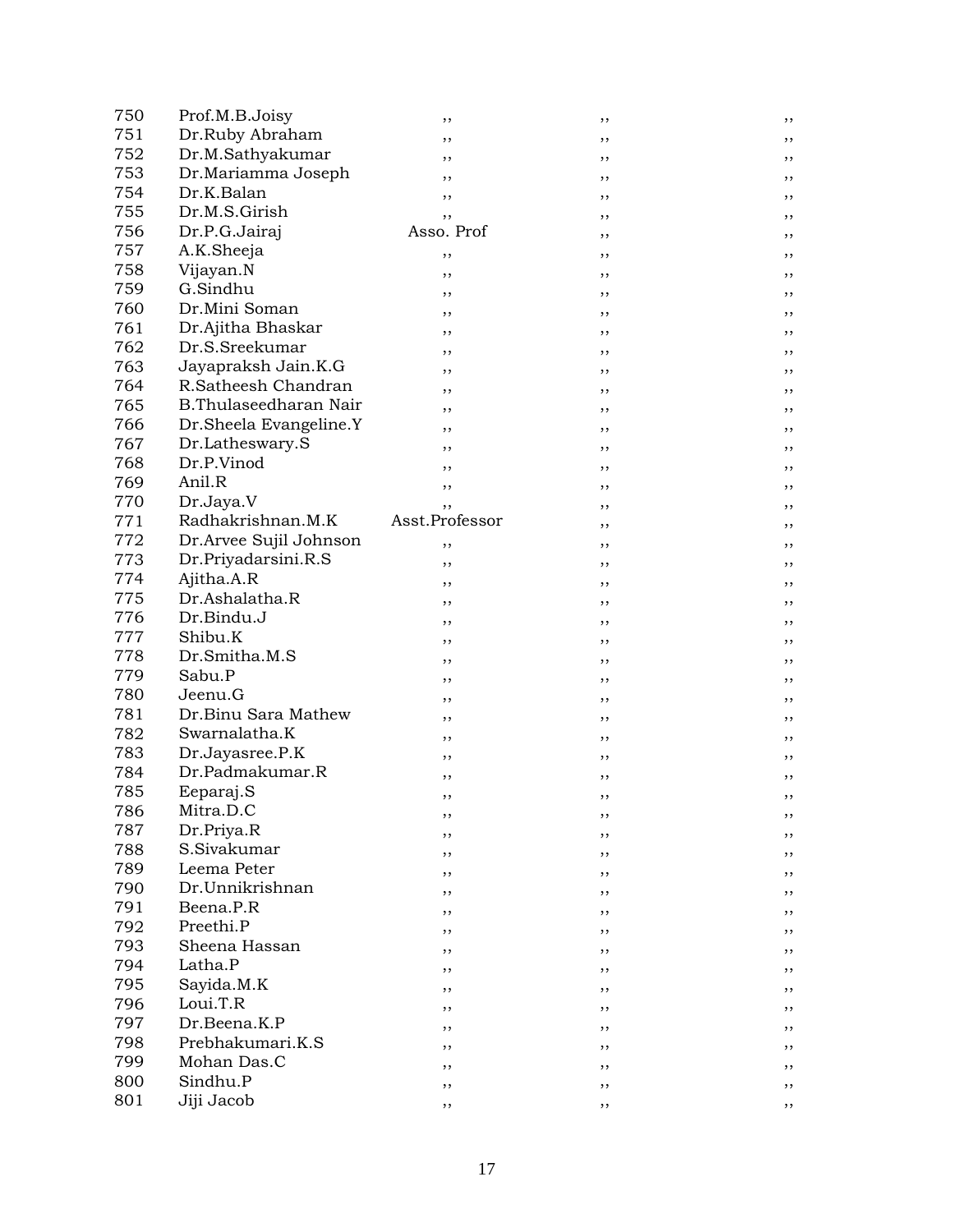| 802 | Dr.Manju.V.S          | ,,                | ,,         | , ,      |
|-----|-----------------------|-------------------|------------|----------|
| 803 | Bindu.K.R             | ,,                | ,,         | ,,       |
| 804 | Sunitha.S             | ,,                | ,,         | ,,       |
| 805 | Biju.V                | ,,                | ,,         | ,,       |
| 806 | Indulekha.K.P         | ,,                | ,,         | ,,       |
| 807 | Anu.P.Alex            | ,,                | ,,         | ,,       |
| 808 | Dr.Sabu.P.K           | Asso. Prof        | ,,         | ,,       |
| 809 | Lea Mathew            | Asst. Prof.       | ,,         | ,,       |
| 810 | Sreedevi.C            | ,,                | ,,         | ,,       |
|     |                       | First Gr.         | ,,         | ,,       |
| 811 | Girish                | Instructor        |            |          |
|     |                       | Professor &       |            | ,,       |
| 812 | Prof.Z.A.Samitha      | Head              | Mechanical |          |
| 813 | Prof.S.Sivakumar      | Professor         | ,,         | ,,       |
| 814 | Prof.G.L.Aswini Kumar | ,,                | ,,         | ,,       |
| 815 | Prof.T.M.Mohan        | ,,                | ,,         | ,,       |
| 816 | Prof.K.Krishna Kumar  | ,,                | ,,         | ,,       |
| 817 | N.Radhakrishnan       | Asso. Prof        | ,,         | ,,       |
| 818 | Dr.A.Samson           | ,,                | ,,         | ,,       |
| 819 | Dr.K.Jayaraj          | ,,                | ,,         | ,,       |
| 820 | A.Farook              | ,,                | ,,         | ,,       |
| 821 | Dr.S.Anil Lal         |                   | ,,         |          |
| 822 | Dr.N.Asok Kumar       | ,,<br>$, \,$      | ,,         | ,,<br>,, |
| 823 | Baiju Sasidharan      |                   |            |          |
| 824 | T.C.Rajan             | ,,                | ,,         | ,,       |
| 825 | K.C.Gopalakrishnan    | ,,                | ,,         | ,,       |
| 826 | S.Asok Kumar          | ,,                | ,,         | ,,       |
| 827 | Dr.V.S.Unnikrishnan   | ,,                | ,,         | ,,       |
| 828 | A.S.karthika          | ,,                | ,,         | ,,       |
| 829 | H.Abdul Jaleel        | ,,                | ,,         | ,,       |
| 830 | M.Kamil               | ,,<br>Asst. Prof. | ,,         | ,,       |
| 831 | M.S.Subramony         |                   | ,,         | ,,       |
| 832 | R.Ramachandran        | ,,                | ,,         | ,,       |
| 833 | Dr.V.R.rajeev         | ,,                | ,,         | ,,       |
| 834 | Anitha S.Nair         | ,,                | ,,         | ,,       |
| 835 | Ajith.R.R             | ,,                | ,,         | ,,       |
| 836 | M.Unnikrishnan        | ,,                | ,,         | ,,       |
| 837 | Rakesh.P              | ,,                | ,,         | ,,       |
| 838 | K.S.Saji Kumar        | ,,                | ,,         | ,,       |
| 839 | Dr.B.Baiju            | ,,                | ,,         | ,,       |
| 840 | Dr.Regikumar.V        | ,,                | ,,         | ,,       |
| 841 | Jageth Babu           | ,,                | ,,         | ,,       |
| 842 | N.Sasi                | ,,                | ,,         | ,,       |
| 843 | Dr.M.R.Rajkumar.S     | ,,                | ,,         | ,,       |
| 844 | Sunilkumar            | ,,                | ,,         | ,,       |
| 845 | Dr.V.B.Suresh Kumar   | ,,                | ,,         | ,,       |
| 846 | Sumesh.V              | ,,                | ,,         | ,,       |
| 847 | K.S.Santhosh          | ,,                | ,,         | ,,       |
| 848 |                       | ,,                | ,,         | ,,       |
| 849 | Raju.C<br>Sabu.K      | ,,                | ,,         | ,,       |
|     | Jaimon Cletus         | ,,                | ,,         | ,,       |
| 850 |                       | ,,                | ,,         | ,,       |
| 851 | Asok Kumar.N          | ,,                | ,,         | ,,       |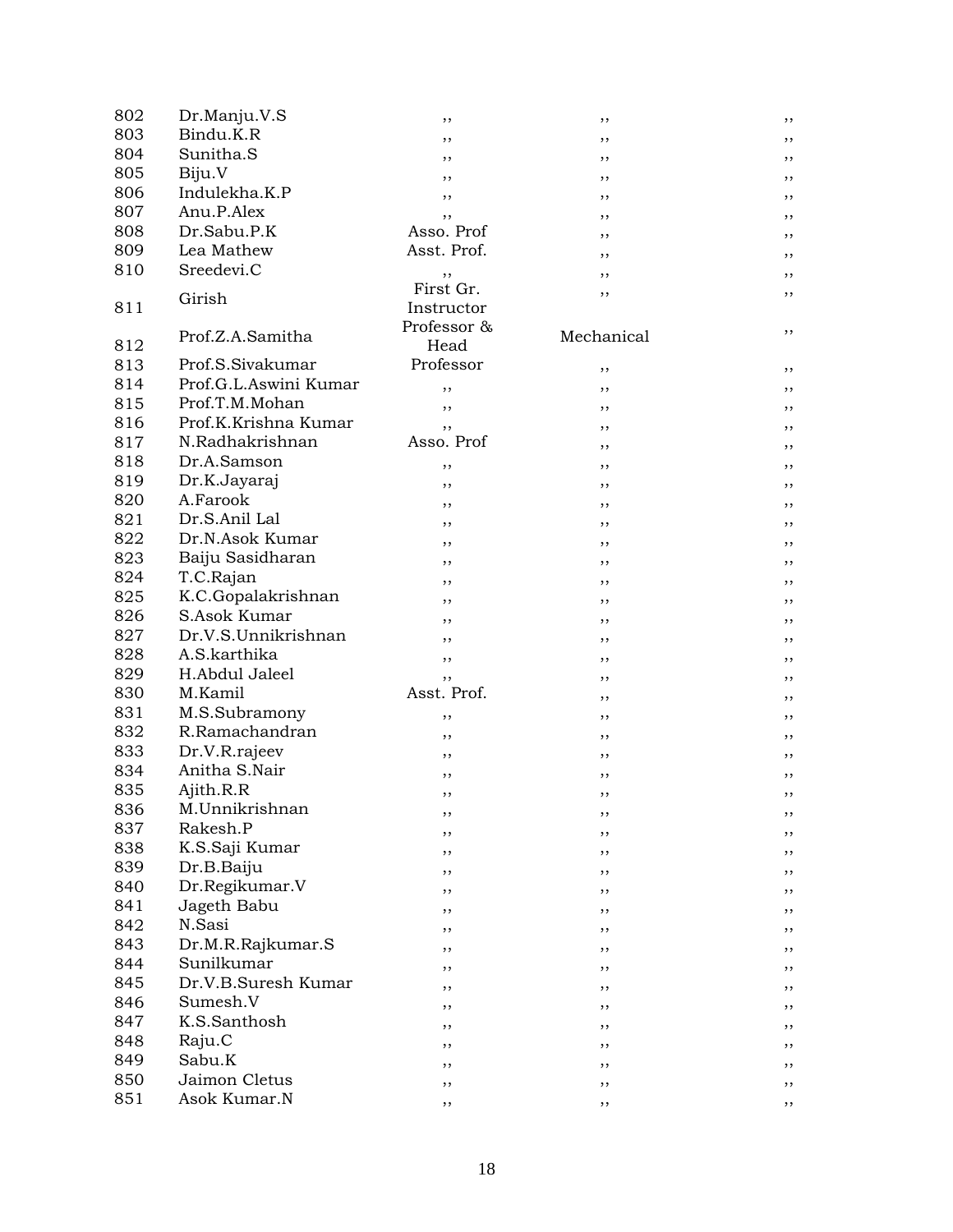| 852 | S.Mahesh             | ,,                | ,,         | ,, |
|-----|----------------------|-------------------|------------|----|
| 853 | Vinod.M              | ,,                | ,,         | ,, |
| 854 | S.A.Binnosh          | ,,                | ,,         | ,, |
| 855 | M.Hashim             | ,,                | ,,         | ,, |
| 856 | V.S.Prasanth         | ,,                | ,,         | ,, |
| 857 | Dilip.D              | ,,                | ,,         | ,, |
| 858 | R.S.Mini             | ,,                | ,,         | ,, |
| 859 | Niju Mohammed.K      | ,,                | ,,         | ,, |
| 860 | Praveen.A            | ,,                | ,,         | ,, |
| 861 | N.M.Sreenivasan      | I Gr.Instructor   | ,,         | ,, |
| 862 | K.S.Suresh Kumar     | ,,                | ,,         | ,, |
| 863 | T.S.Mohanan Pillai   | ,,                | ,,         | ,, |
| 864 | R.Chandran           | ,,                | ,,         | ,, |
| 865 | V.P.Renjith          | ,,                | ,,         | ,, |
| 866 | Prof.S.Lyla          | Professor&Head    | Electrical | ,, |
| 867 | Prof.K.M.Lizzy       |                   |            |    |
| 868 | Dr.Balachandran.D.P  | ,,<br>,,          | ,,         | ,, |
| 869 | Prof.Shaji Lal.A.S   |                   | ,,         | ,, |
| 870 | Prof.B.Maya Devi     | ,,<br>Asso. Prof  | ,,         | ,, |
| 871 | Prof.lathika.B.S     |                   | ,,         | ,, |
| 872 | Prof.M.Waheeda Beevi | ,,                | ,,         | ,, |
| 873 | Prof.S.V.Reeba       | ,,                | ,,         | ,, |
| 874 | Dr.S.Usha Kumari     | ,,                | ,,         | ,, |
| 875 | Dr.Hariharan.S       | ,,                | ,,         | ,, |
| 876 | Sreejaya.P           | ,,                | ,,         | ,, |
| 877 | Jaganath.M.S         | ,,                | ,,         | ,, |
| 878 | Harikumar.R          | ,,                | ,,         | ,, |
| 879 | Sandhya.S            | ,,                | ,,         | ,, |
| 880 | Dr.Bisharathu Beevi  | ,,                | ,,         | ,, |
| 881 | Dr.A.Dinesh Pai      | ,,                | ,,         | ,, |
| 882 | Ravindran.C          | ,,<br>Asst. Prof. | ,,         | ,, |
| 883 | Dr.V.R.Jisha         |                   | ,,         | ,, |
| 884 | Dr.Bindhu.G.R        | ,,                | ,,         | ,, |
| 885 | Mbel Ebenezer        | ,,                | ,,         | ,, |
| 886 | Indulal.S            | ,,                | ,,         | ,, |
| 887 | Dr.Francis           | ,,                | ,,         | ,, |
|     | M.Fernandez          | ,,                | ,,         | ,, |
| 888 | Dr.B.Aryanandini     |                   |            |    |
| 889 | Elizabeth Cherian    | ,,                | ,,         | ,, |
| 890 | Asok Kumar.S         | ,,                | ,,         | ,, |
| 891 | Smitha.K.S           | ,,                | $, \,$     | ,, |
| 892 | Dr.Dinesh Gopinath   | ,,                | ,,         | ,, |
| 893 | Dr.Arun Kishore.W.C  | ,,                | ,,         | ,, |
| 894 | Saina Deepthi        | ,,                | $, \,$     | ,, |
| 895 | Mayadevi.N           | ,,                | ,,         | ,, |
| 896 | Lalpriya.P.S         | ,,                | ,,         | ,, |
| 897 | Roy Kumar            | ,,                | ,,         | ,, |
| 898 | Mini.V.P             | ,,                | ,,         | ,, |
| 899 | Samina.T             | ,,                | ,,         | ,, |
| 900 | Bindu.S              | ,,                | ,,         | ,, |
| 901 | R.Letha Kumari       | ,,                | ,,         | ,, |
| 902 | Rajeev.T             | ,,                | ,,         | ,, |
|     |                      | ,,                | , ,        | ,, |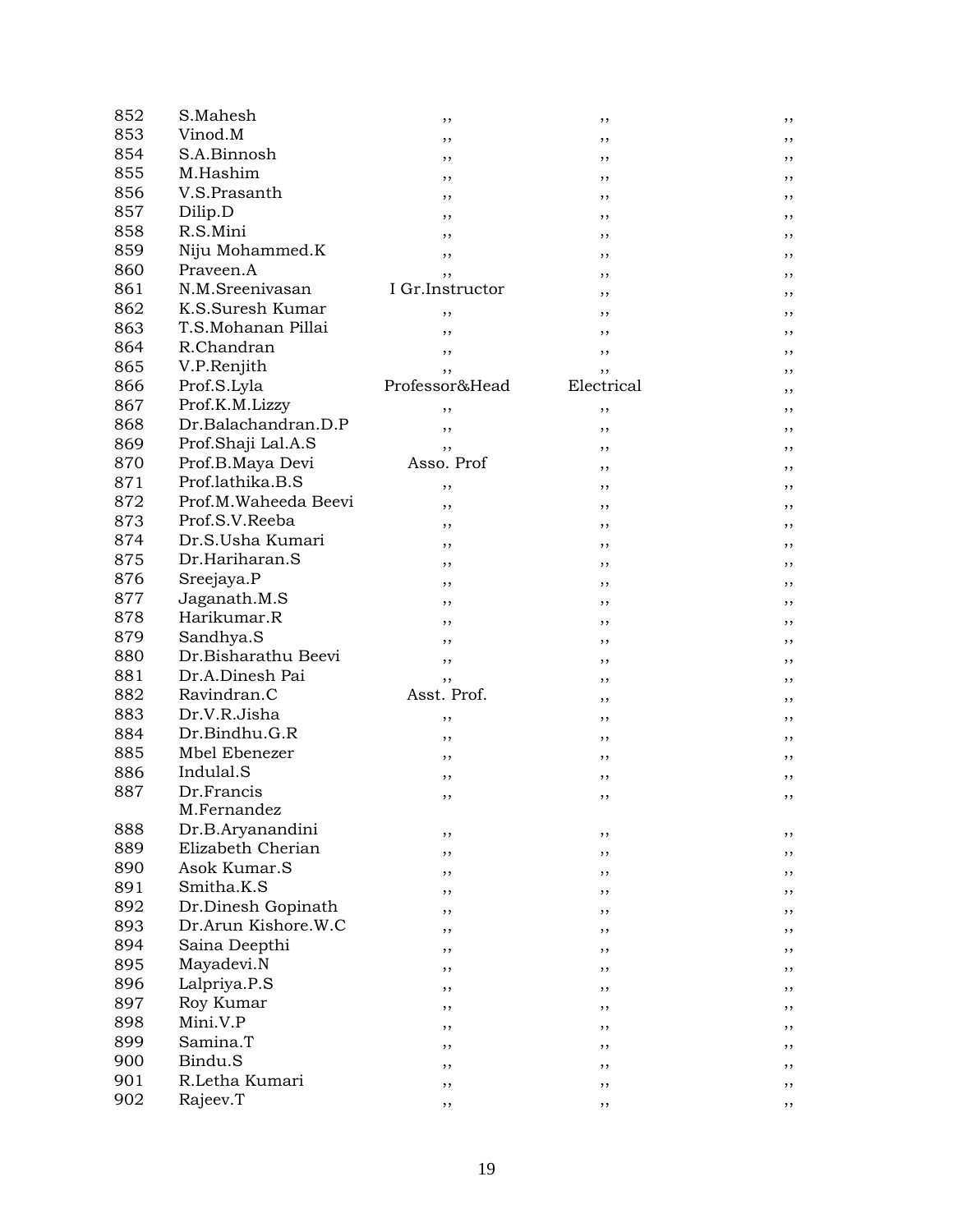| 903 | Beena.N             | ,,              | , ,         | ,, |
|-----|---------------------|-----------------|-------------|----|
| 904 | Jayasree.M.S        | ,,              | ,,          | ,, |
| 905 | Sreeja.S            | ,,              | ,,          | ,, |
| 906 | Jayakumar.P         | ,,              | ,,          | ,, |
| 907 | Vidya.M.S           | ,,              | ,,          | ,, |
| 908 | Kunjumon.P.G        | ,,              | ,,          | ,, |
| 909 | Anu.A.G             | ,,              | ,,          | ,, |
| 910 | G.Anu               | ,,              | ,,          | ,, |
| 911 | Sreekumaran Nair.P  | I Gr.Instructor | ,,          | ,, |
|     |                     | Professor &     |             | ,, |
| 912 | Dr.Vrinda V.Nair    | Head            | Electronics |    |
| 913 | Dr.Jiji.C.V         | Professor       | ,,          | ,, |
| 914 | Dr.M.R.Baiju        | ,,              | ,,          | ,, |
| 915 | Dr.Ciza Thomas      | ,,              | ,,          | ,, |
| 916 | Jayakrishnaraj.G    | Asso. Prof      | ,,          | ,, |
| 917 | Chandini.G.S        | ,,              | ,,          | ,, |
| 918 | Ajayan.K.R          | ,,              | ,,          | ,, |
| 919 | Prasad              | ,,              | ,,          | ,, |
| 920 | Dr.Suresh.K         | ,,              | ,,          | ,, |
| 921 | Dr.SanthoshKumar.S  | ,,              | ,,          | ,, |
| 922 | Sadasivan.J         | ,,              | ,,          | ,, |
| 923 | Dr.haris.P.A        | ,,              | ,,          | ,, |
| 924 | Prajith.C.A         | ,,              | ,,          | ,, |
| 925 | Agnes Jacob         | Asst. Prof.     | ,,          | ,, |
| 926 | James T.G           | ,,              | ,,          | ,, |
| 927 | Susan.R.J           | ,,              | ,,          | ,, |
| 928 | Latha.V             | ,,              | ,,          | ,, |
| 929 | Shiny.G             | ,,              | ,,          | ,, |
| 930 | Ajayan.K.R          | ,,              | ,,          | ,, |
| 931 | Ajayan.K.K          | ,,              | ,,          | ,, |
| 932 | Sumam.M.J           | ,,              | ,,          | ,, |
| 933 | Binu.L.S            | ,,              | ,,          | ,, |
| 934 | Vinod.B.R           | ,,              | ,,          | ,, |
| 935 | Pradeep.R           | ,,              | ,,          | ,, |
| 936 | Neetha George       | ,,              | ,,          | ,, |
| 937 | Jeena.R.S           | ,,              | ,,          | ,, |
| 938 | Joaquim Ignatious   | ,,              | ,,          | ,, |
|     | Monteiro            |                 |             |    |
| 939 | Dr.Deepa P.Gopinath | ,,              | ,,          | ,, |
| 940 | Sreeni.K.G          | ,,              | ,,          | ,, |
| 941 | Sanil.K.Daniel      | ,,              | ,,          | ,, |
| 942 | Linu Shine          | ,,              | ,,          | ,, |
| 943 | Smitha Satheesh     | ,,              | ,,          | ,, |
| 944 | Lalu.V              | ,,              | ,,          | ,, |
| 945 | Reshmi S.Bhoosan    | ,,              | ,,          | ,, |
| 946 | Asha.J              | ,,              | ,,          | ,, |
| 947 | Anurenjan.P.R       | ,,              | ,,          | ,, |
| 948 | Viji.R              | ,,              | ,,          | ,, |
| 949 | Sanoj Viswasom      | ,,              | ,,          | ,, |
| 950 | Kiran.R             | ,,              | ,,          | ,, |
| 951 | Resmi.E             | ,,              | ,,          | ,, |
| 952 | Gijy.P.G            | ,,              | ,,          | ,, |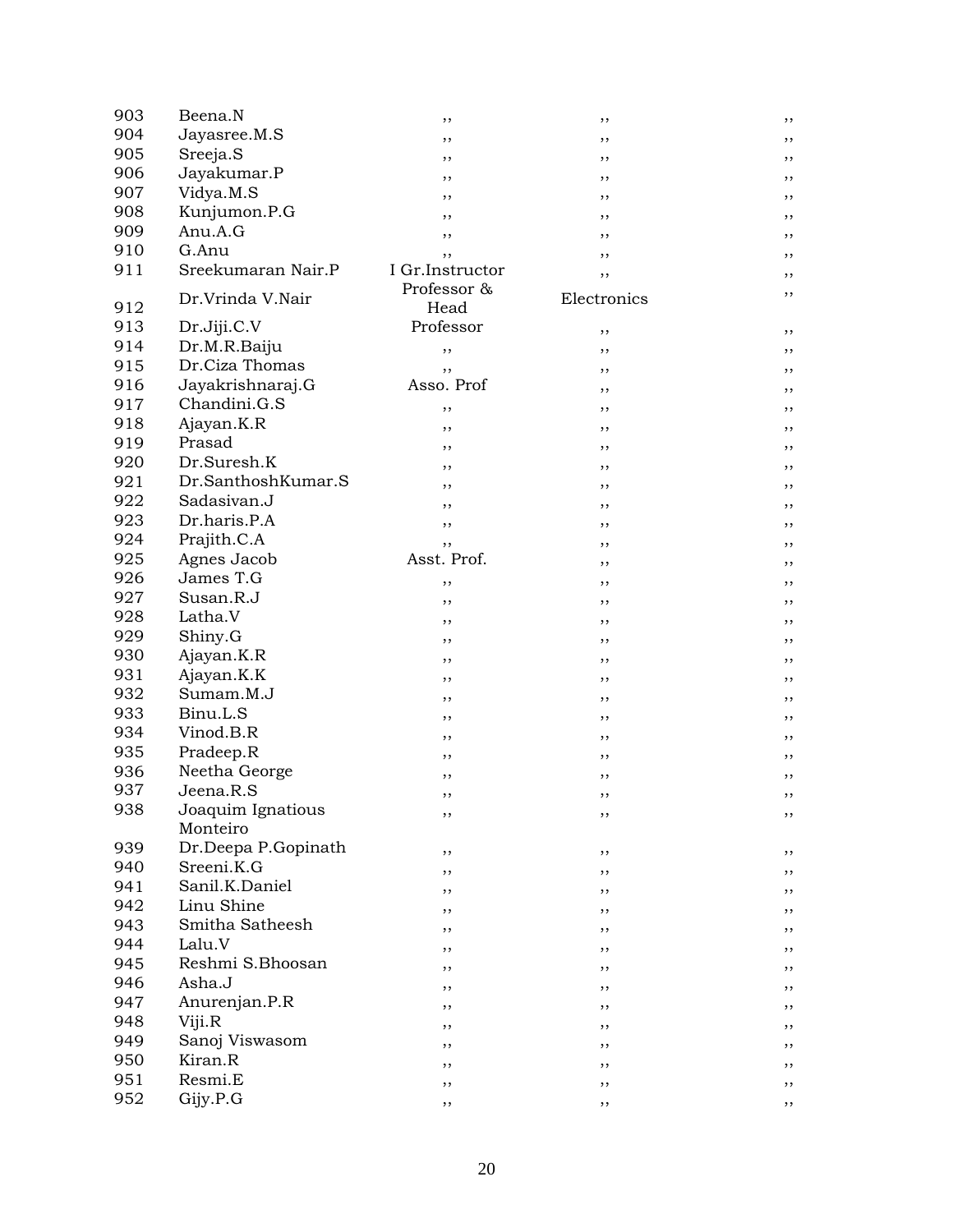| 953 | U.S.Sreekantan      | I Gr.Instructor  | ,,               | ,, |
|-----|---------------------|------------------|------------------|----|
| 954 | Seelekha.G          | ,,               | ,,               | ,, |
| 955 | Ajeena Beegom       | Head & Asso.     | Computer Science |    |
| 956 | Dr.M.Abdul Nizar    | Professor        |                  | ,, |
| 957 | Liji.P.I            | Asso. Prof       | ,,               | ,, |
| 958 | Sabitha.S           |                  | ,,               | ,, |
| 959 | Salim.A             | ,,               | ,,               | ,, |
|     |                     | ,,               | ,,               | ,, |
| 960 | Sakhi.S.Anand       | Asst. Prof.      | ,,               | ,, |
| 961 | Deepa.S.S           | ,,               | ,,               | ,, |
| 962 | Shine.S             | ,,               | ,,               | ,, |
| 963 | Ajish Kumar.M.S     | ,,               | ,,               | ,, |
| 964 | Saritha.R           | ,,               | ,,               | ,, |
| 965 | Rameez Mohammed.A   | ,,               | ,,               | ,, |
| 966 | Rani koshy          | ,,               | ,,               | ,, |
| 967 | Rajasree.R          | ,,               | ,,               | ,, |
| 968 | Isebella.C          |                  | Computer         | ,, |
|     |                     |                  | Applications     |    |
| 969 | Francis Xavier.S    |                  | Software Quality | ,, |
|     | Sharafudeen.S       |                  | Computer         | ,, |
| 970 |                     |                  | Application      |    |
|     |                     | Professor &      |                  |    |
| 971 | Shaji.T.L           | Head             | Architecture     | ,, |
| 972 | Neena Thomas        | Professor        |                  |    |
| 973 | Dr.A.Salim          |                  | ,,               | ,, |
| 974 | Rajasree.S          | ,,<br>Asso. Prof | ,,               | ,, |
| 975 | Sheeja.K.P          |                  | ,,               | ,, |
| 976 | Dr.Sunil Edward     | ,,               | ,,               | ,, |
|     |                     | ,,               | ,,               | ,, |
| 977 | Dr.Priyanjali       | ,,               | ,,               | ,, |
|     | Prabhakaran         |                  |                  |    |
| 978 | Shailaja Nair       | ,,               | ,,               | ,, |
| 979 | Saritha G.Parambath | Asst. Prof.      | ,,               | ,, |
| 980 | Suja Kuamri.L       | ,,               | ,,               | ,, |
| 981 | Aju.R               | ,,               | ,,               | ,, |
| 982 | Preethi Prabhakaran | ,,               | ,,               | ,, |
| 983 | Smitha.M.V          | ,,               | ,,               | ,, |
| 984 | Karthik Mohan       | ,,               | ,,               | ,, |
| 985 | Jinoj.M             | ,,               | ,,               | ,, |
| 986 | Aparna.S            | ,,               | ,,               | ,, |
| 987 |                     | Fine Arts        | ,,               | ,, |
|     | Prasannan.G         | Experts          |                  |    |
| 988 | Hari.R              | Head &           | Computer         |    |
|     |                     | Asso.Professor   | Application      | ,, |
| 989 | Prof.Reji John      | Professor        |                  |    |
| 990 | John Prakash Joseph | Asst. Prof.      | ,,               | ,, |
| 991 | Jose.T.Joseph       |                  | ,,               | ,, |
| 992 | Sushama.V           | ,,               | ,,               | ,, |
|     |                     | Computer         | ,,               | ,, |
|     |                     | Programmeer      |                  |    |
|     | M.Sulekha           | Head &           | Mathematics      | ,, |
| 993 |                     | Asso.Professor   |                  |    |
| 994 | Joseph Cheriyan     | Asso. Prof       | ,,               | ,, |
| 995 | Selne Wester        | ,,               | ,,               | ,, |
| 996 | S.Kumari            | ,,               | ,,               | ,, |
| 997 | P.S.Rajendran       | ,,               | , ,              | ,, |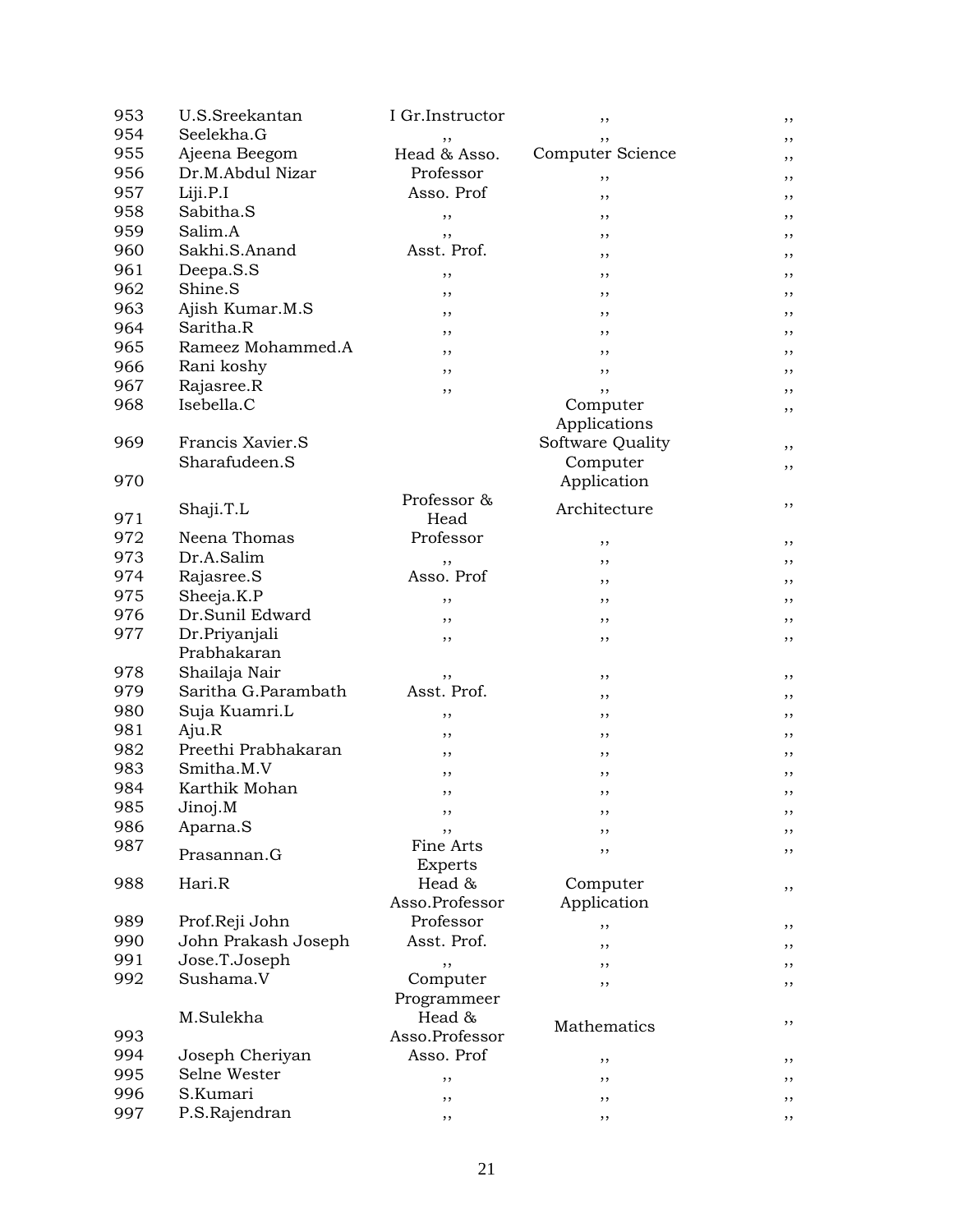| 998  | R.Suresh             | Asst. Prof.     | ,,          | ,,                    |
|------|----------------------|-----------------|-------------|-----------------------|
| 999  | S.Indumathi          | ,,              | ,,          | ,,                    |
| 1000 | G.S.Baiju            | ,,              | ,,          | ,,                    |
| 1001 | Dr.J.Dasan           | ,,              | ,,          | ,,                    |
| 1002 | Dr.V.Hema            | ,,              | ,,          | ,,                    |
| 1003 | Dr.K.Asokan          |                 |             |                       |
| 1004 | Kumari Sreeja.S.Nair | ,,              | ,,          | ,,                    |
| 1005 | B.T.Anilkumar        | ,,              | ,,          | ,,                    |
| 1006 | S.Sajikumar          | ,,              | ,,          | ,,                    |
| 1007 | S.Vinod              | ,,              | ,,          | ,,                    |
|      |                      | ,,              | ,,          | ,,                    |
| 1008 | K.B.Tony             | ,,              | ,,          | ,,                    |
| 1009 | Johnson.T.T          | ,,              | ,,          | ,,                    |
| 1010 | A.Nahari             | Head &          | Physics     | ,,                    |
|      |                      | Asso.Professor  |             |                       |
| 1011 | Sajeev Mohan.M       | Asst. Professor | ,,          | ,,                    |
| 1012 | Santhosh Kumar       | ,,              | ,,          | ,,                    |
| 1013 | Haritha.V.G          | ,,              | ,,          | ,,                    |
| 1014 | Baisin Khan          | Head &          | Chemistry   | ,,                    |
|      |                      | Asso.Professor  |             |                       |
| 1015 | Dr.Annette Fernandez | Asso.Professor  | ,,          | ,,                    |
| 1016 | Shiny.P.Laila        |                 | ,,          |                       |
| 1017 | Dr.RaniPavithran     |                 |             | ,,                    |
| 1018 | Dr.Vishnu.V.S        | ,,              | ,,          | ,,                    |
| 1019 | Anilkumar.N          | ,,<br>Head &    | , ,         | ,,                    |
|      |                      | Asst.Professor  | Phy.Edn.    | ,,                    |
| 1020 | Dr.Xaviour.G         | Asst. Prof.     | ,,          | ,,                    |
| 1021 | Ajai Kumar.G.I       | ,,              | ,,          | ,,                    |
| 1022 | S.Lyla Jane          | Professor       | ,,          | ,,                    |
| 1023 | N.N.Rimzon           | Principal       |             | College of Fine Arts, |
|      |                      |                 |             | Thiruvananthapuram    |
| 1024 | Prof.Lekha.M.I       | Prof.Gr.I       | Applied Art | ,,                    |
| 1025 | Prof.Sivaraj.R       | Prof.Gr.II      | ,,          | ,,                    |
|      | Abhilashdas          | Lecturer/Audito | ,,          | ,,                    |
| 1026 |                      | $\mathbf r$     |             |                       |
| 1027 | Prof.S.Prasannakumar | Prof.Gr.II      | Sculpture   | ,,                    |
| 1028 | Prof.Pushpasaran.C.N | Prof.Gr.II      |             |                       |
| 1029 |                      |                 |             | ,,                    |
|      | Prof.Mikku Kurian    |                 | ,,          |                       |
|      | Cherian              | Prof.Gr.II      | Painting    | ,,                    |
| 1030 | Prof.P.K.Manoj       | Prof.Gr.II/EC   | , ,         | ,,                    |
|      |                      | member          |             |                       |
| 1031 | Lal.K                | Lecturer        | ,,          | ,,                    |
| 1032 | Chandran.T.V         | ,,              | History     | ,,                    |
|      |                      |                 |             | Govt.College for      |
|      | Indu Rajasekharan    | Asst. Prof.     | English     | Women,                |
| 1033 |                      |                 |             | Thiruvananthapuram    |
| 1034 | Dr.M.N.Parasuraman   | ,,              | ,,          | ,,                    |
| 1035 | Kala.K.B             | Asso. Prof.     | ,,          | ,,                    |
| 1036 | N.Jayakumar          | ,,              | ,,          | ,,                    |
| 1037 | Maya Menon           | Asst. Prof.     | Psychology  | ,,                    |
| 1038 | Soumya Mohan.C       | ,,              | ,,          | ,,                    |
| 1039 | Renjini.T            | ,,              | ,,          | ,,                    |
| 1040 | Sobha.S              | Asso. Prof.     | Mathematics | ,,                    |